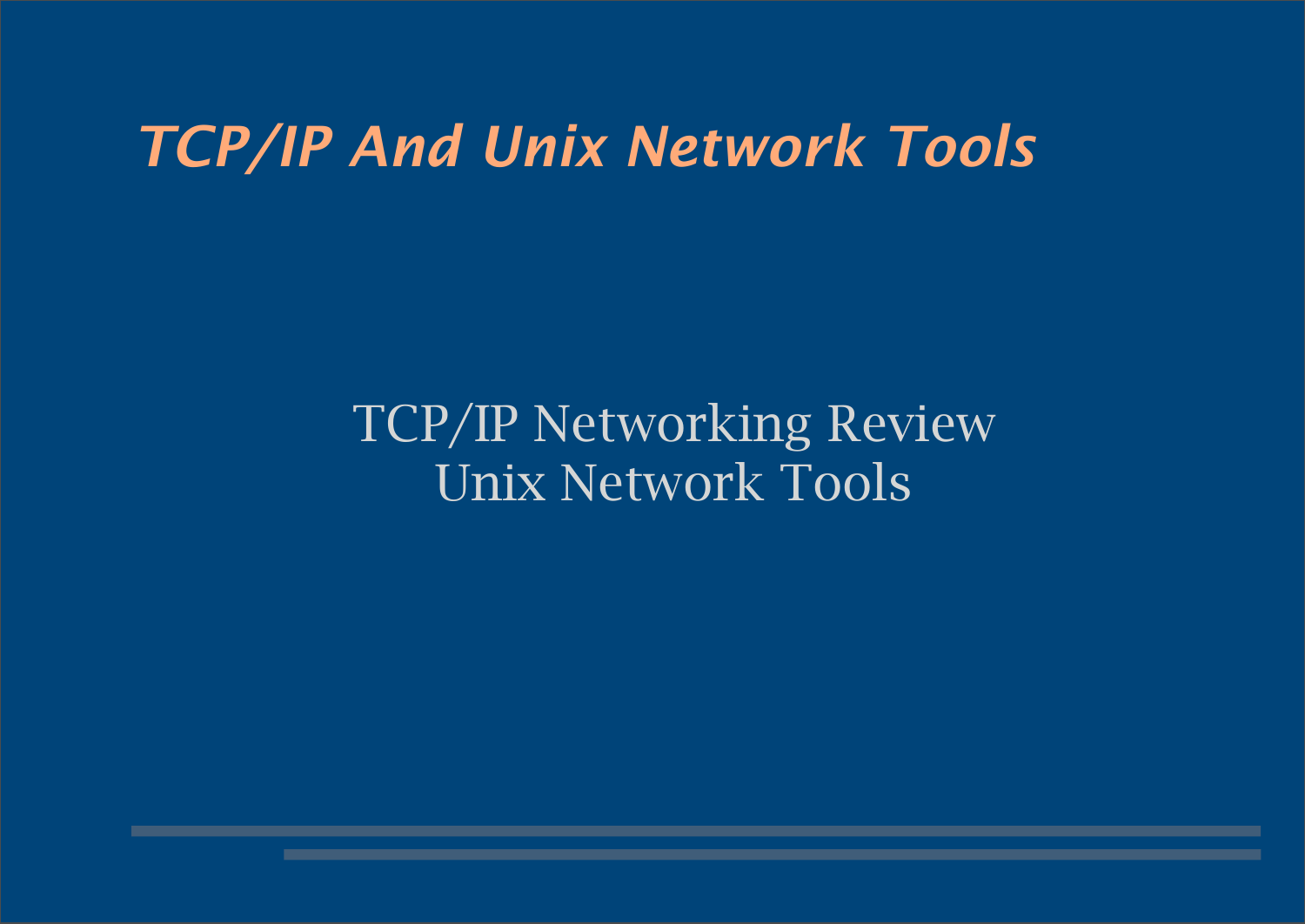# *History of the Internet*

- U.S. ARPANet (Advanced Research Projects Agency) in the Defense Department
- Design a Reliable, Robust Network Syste
- Detailed History
	- [http://www.computerhistory.org/internet\\_history/](http://www.computerhistory.org/internet_history/)
- Some Milestones
	- Arpanet Interface Message Processor RFC1 1969
	- Ethernet 1973
	- Transmission Control Protocol 1974
	- Internet Protocol 1981
	- WWW Hypertext Protocol 1989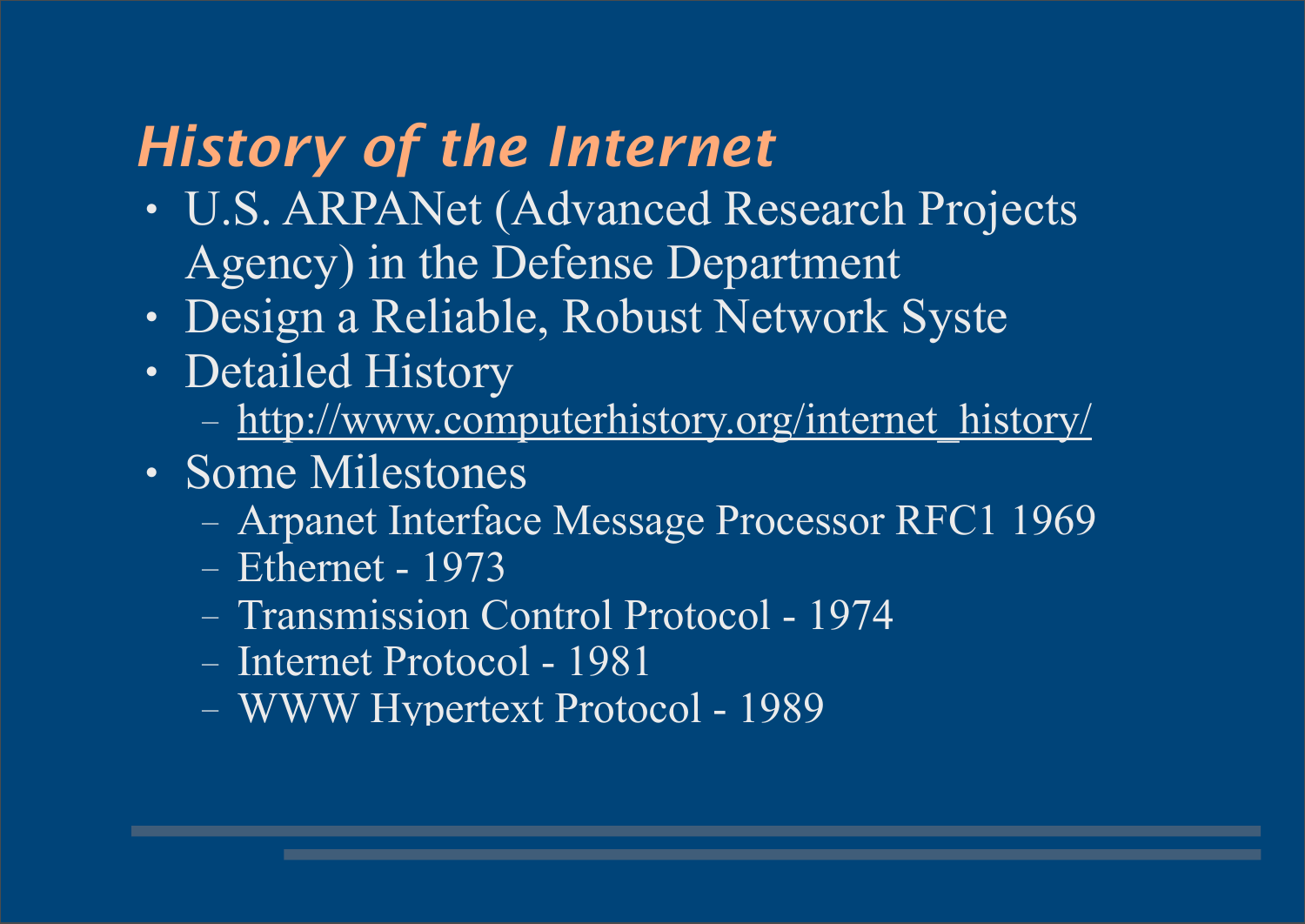# *Layers*

- Complex problems can be solved using the common divide and conquer principle. In this case the internals of the Internet are divided into separate layers.
	- Makes it easier to understand
	- Developments in one layer need not require changes in another layer
	- Easy formation (and quick testing of conformation to) standards
- Two main models of layers are used:
	- OSI (Open Systems Interconnection)
	- TCP/IP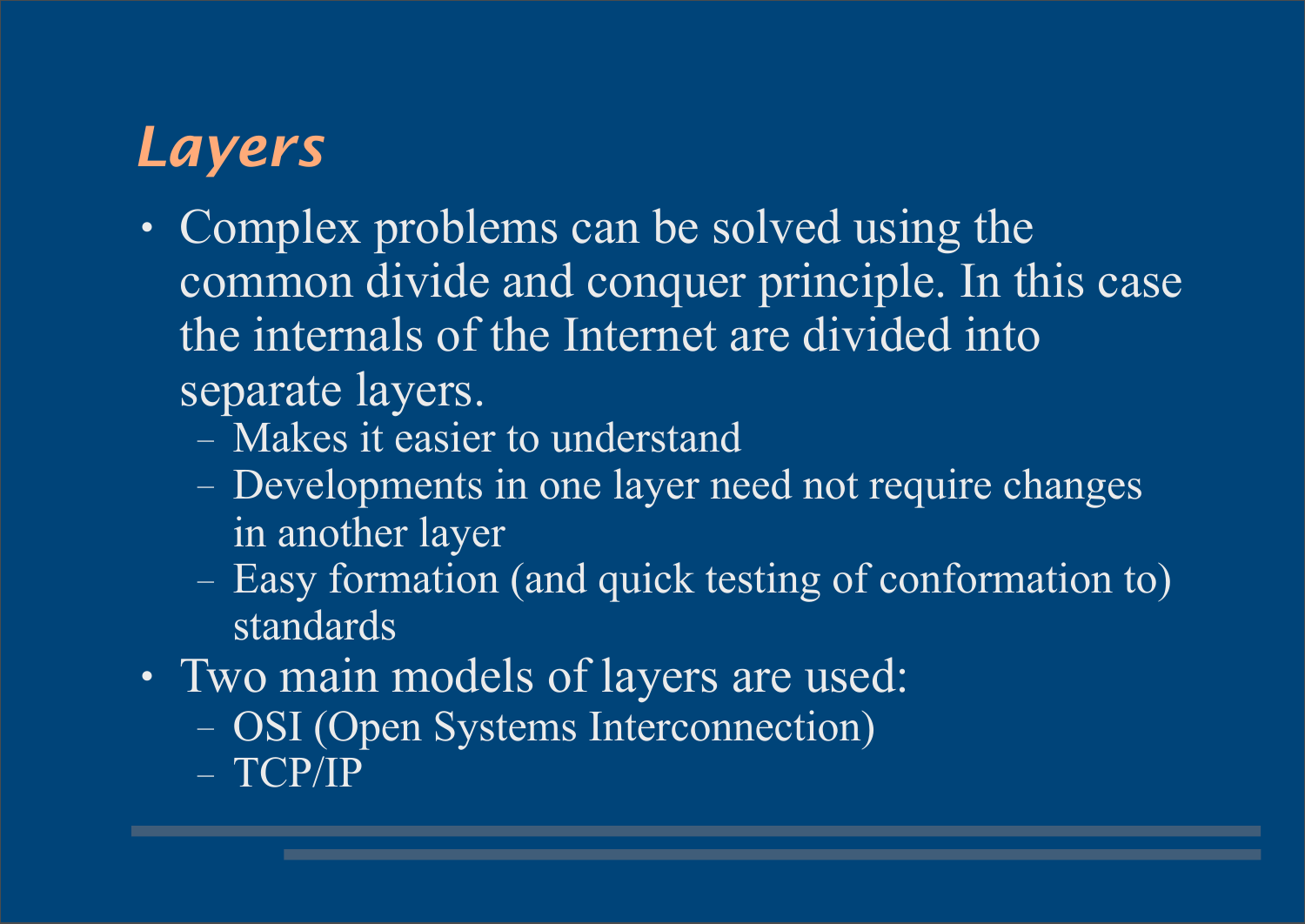### *OSI Model*

#### THE 7 LAYERS OF OSI

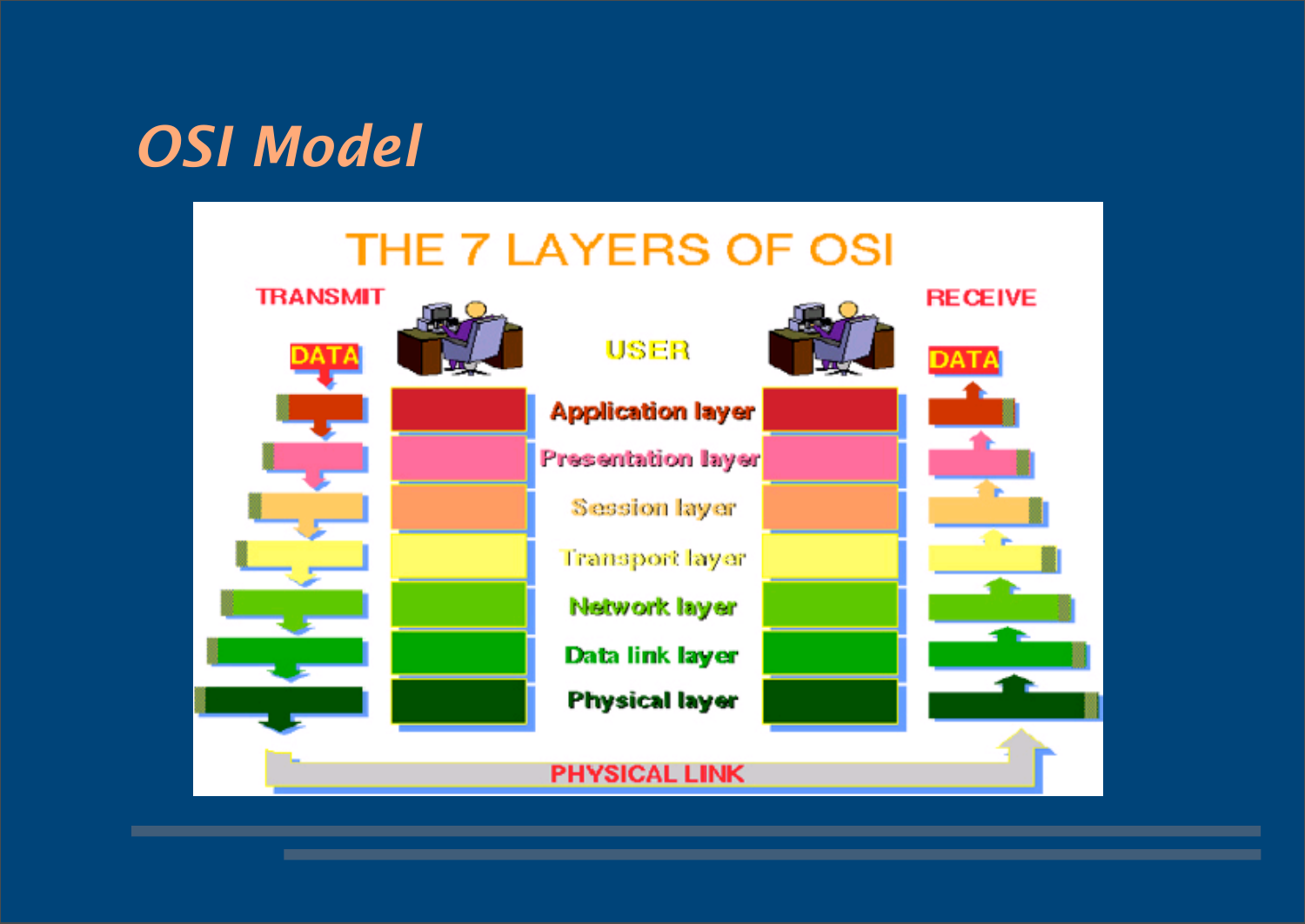# *OSI*

- Conceptual model composed of seven layers, developed by the International Organization for Standardization (ISO) in 1984.
	- Layer 7 Application (servers and clients etc web browsers, httpd)
	- Layer  $6$  Presentation (file formats e.g pdf, ASCII, jpeg etc)
	- Layer 5 Session (conversation initialisation, termination, )
	- Layer  $4$  Transport (inter host comm error correction, QOS)
	- Layer 3 Network (routing path determination, IP[x] addresses etc)
	- Layer 2 Data link (switching media acces, MAC addresses etc)
	- Layer  $1$  Physical (signalling representation of binary digits)

• Acronym: All People Seem To Need Data Processing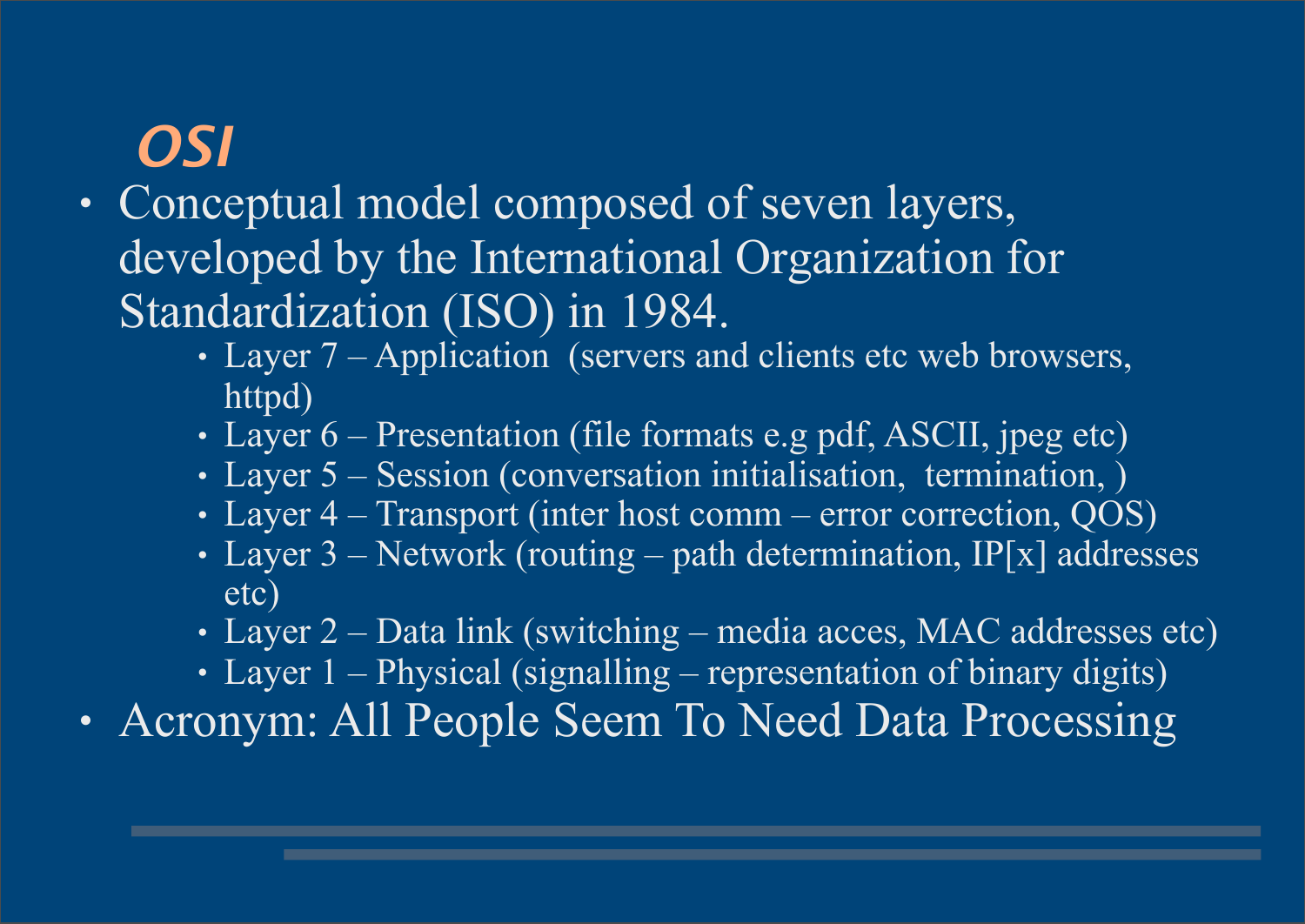### *Two Other Layers To Be Aware Of*

Political Financial Application Presentation Session Transport Network DataLink **Physical**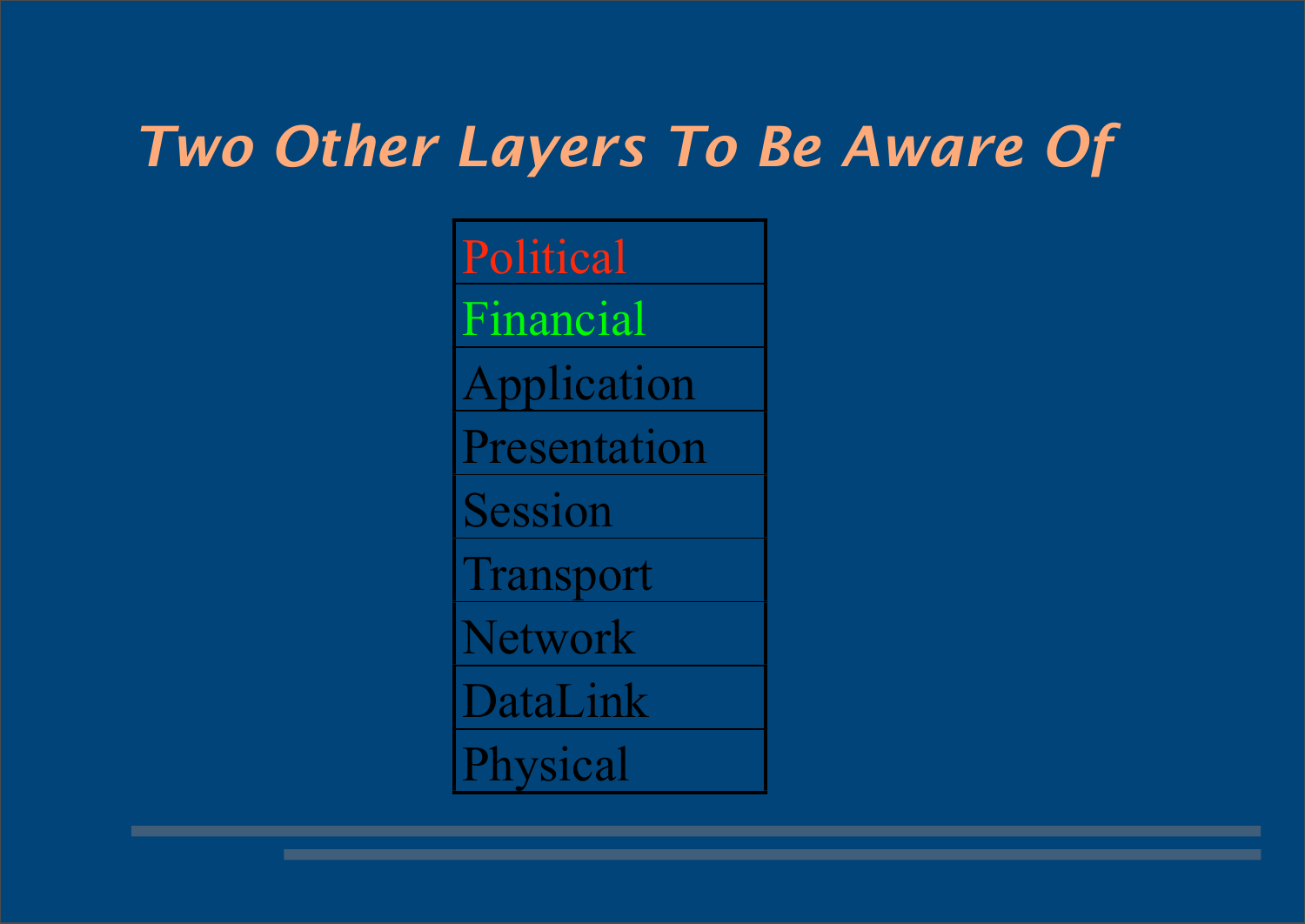# *TCP/IP*

- Generally, TCP/IP (Transmission Control Protocol/Internet Protocol) is described using three to five functional layers. We have chosen the common DoD reference model, which is also known as the Internet reference model.
	- Process/Application Layer consists of applications and processes that use the network.
	- Host-to-host transport layer provides end-to-end data delivery services.
	- Internetwork layer defines the datagram and handles the routing of data.
	- Network access layer consists of routines for accessing physical networks.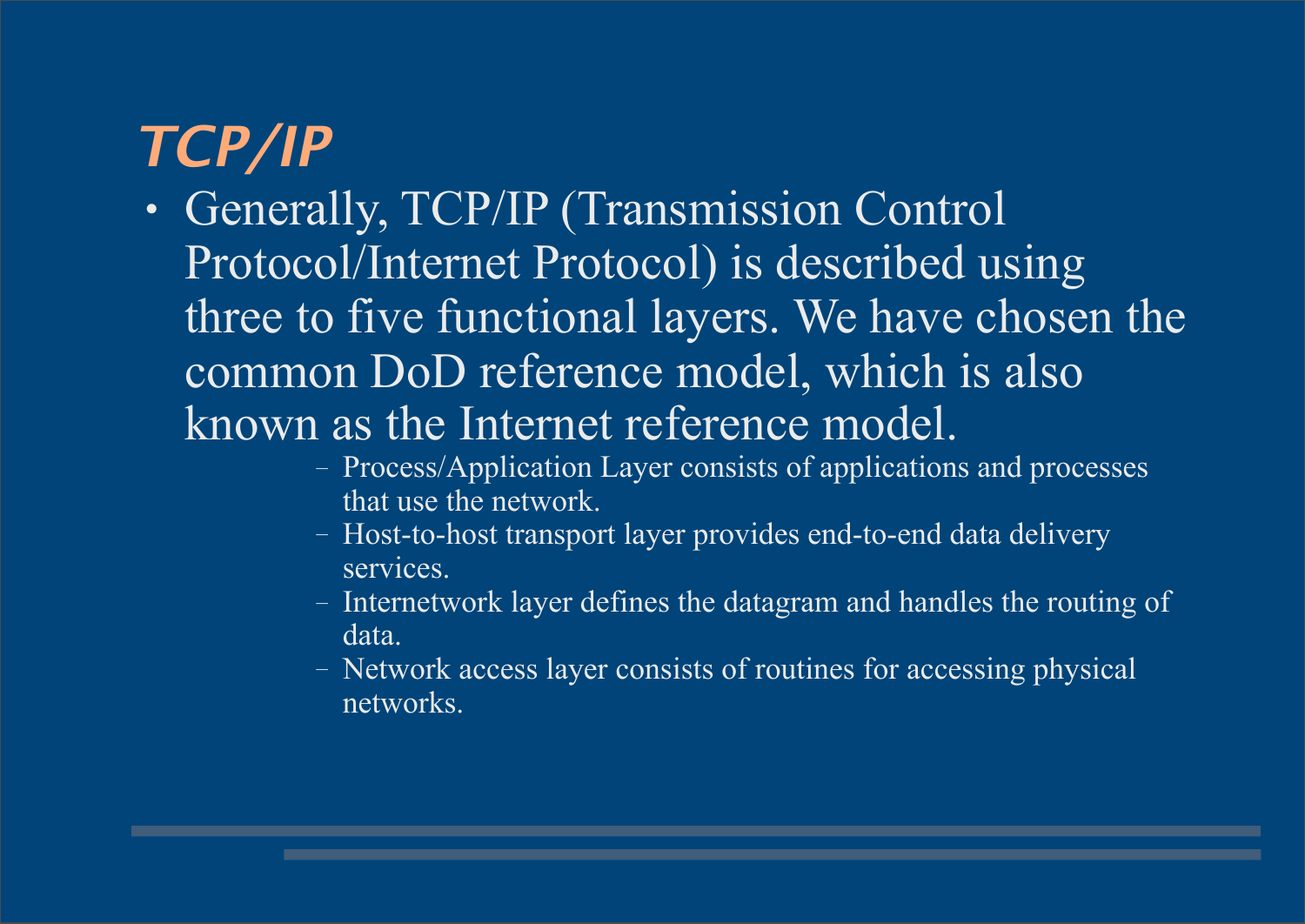# *TCP/IP diagram*

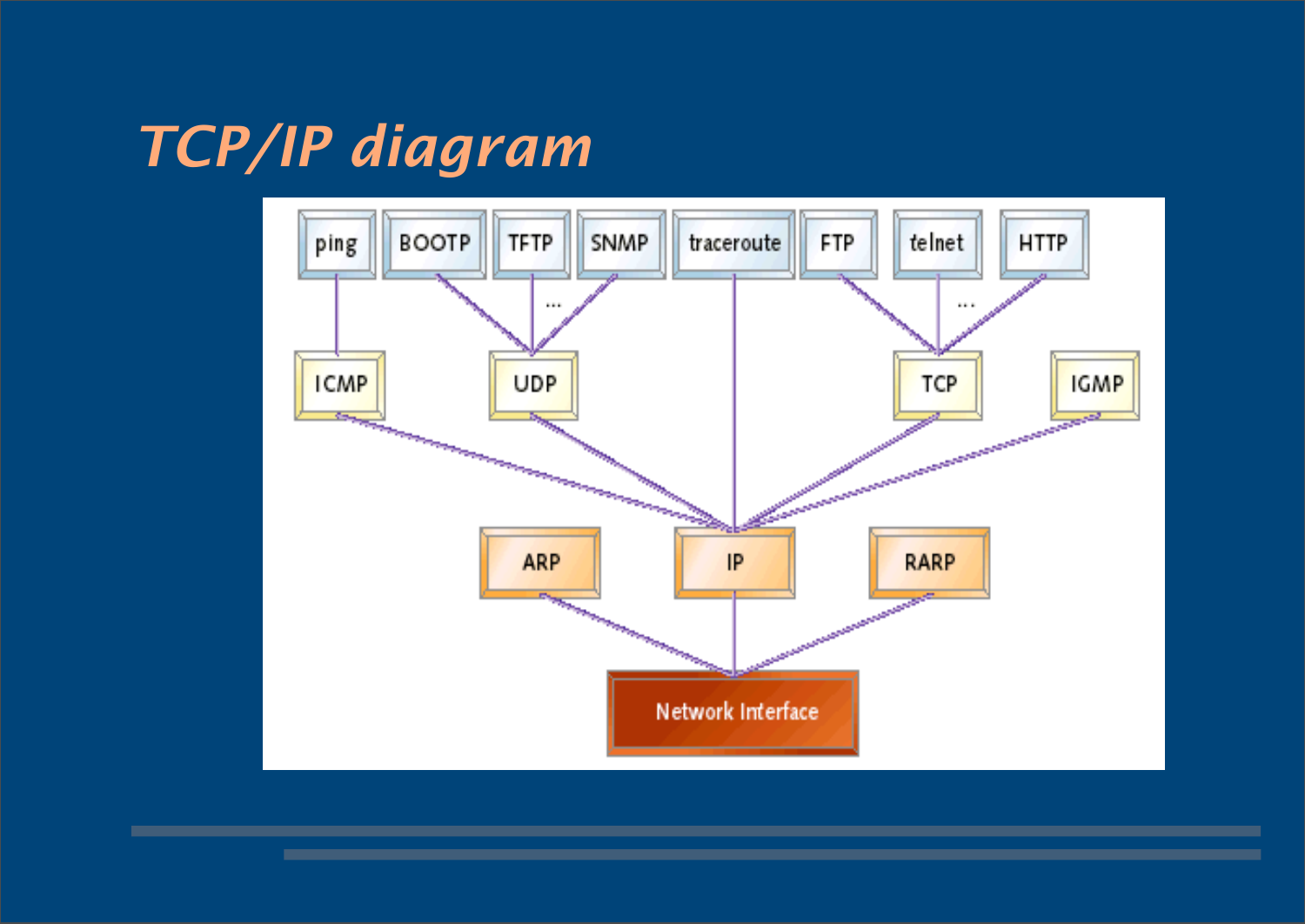# *OSI and TCP/IP*

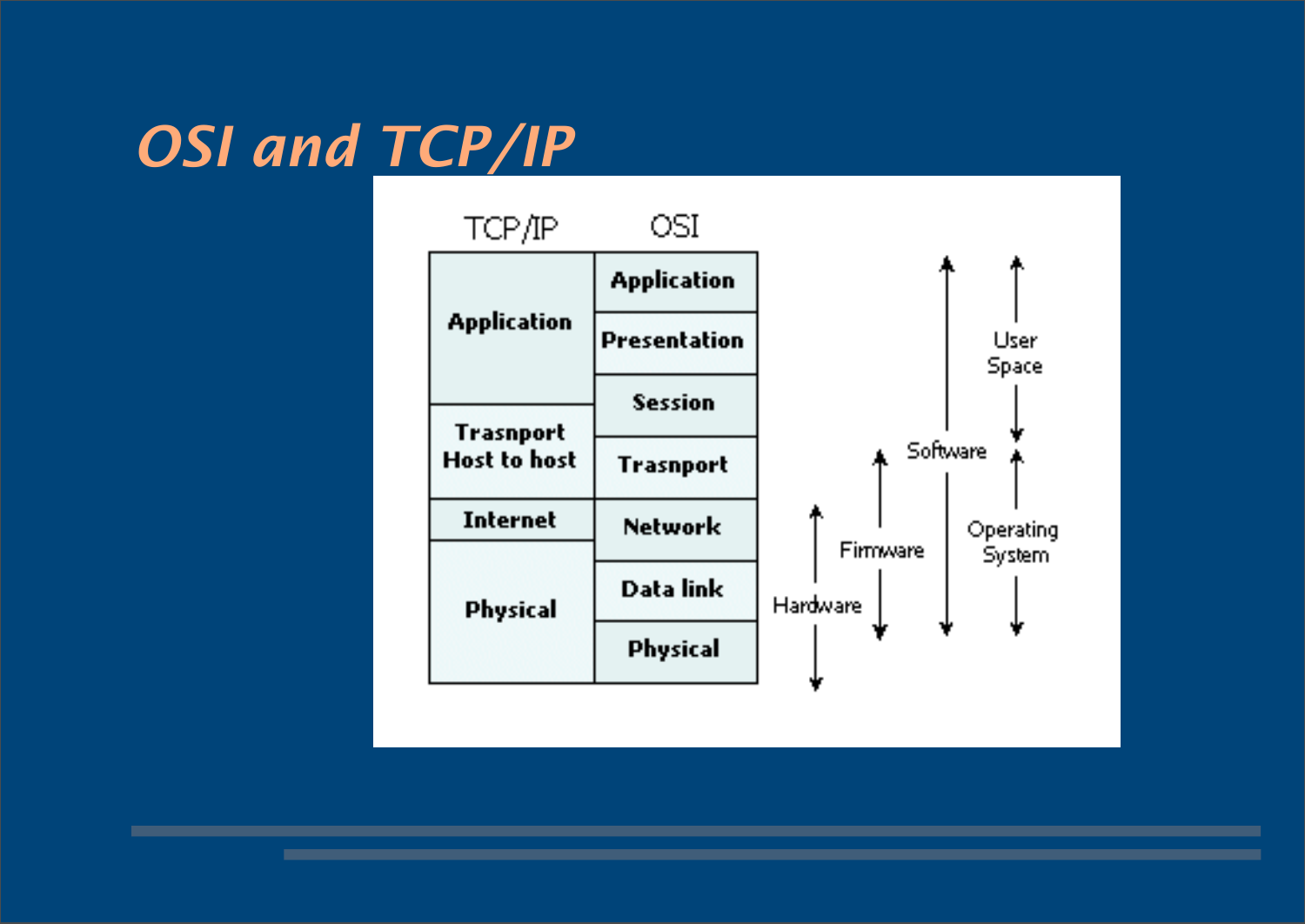# *Encapsulation & Decapsulation*

• Lower layers add headers (and sometimes trailers) to upper layers packets

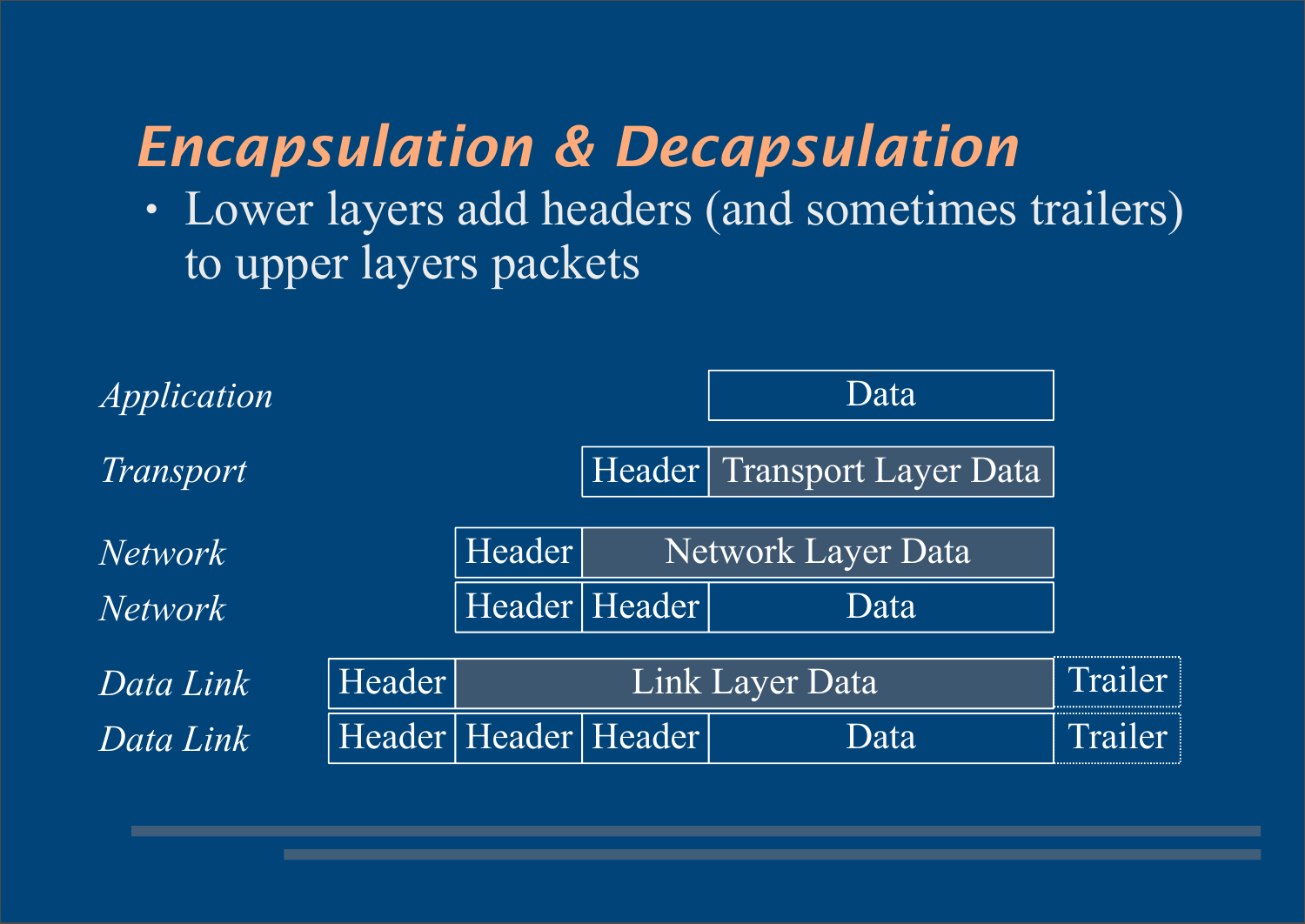# *Frame, Datagram, Segment, Packet*

- Different names for packets at different layers
	- Ethernet (link layer) frame
	- IP (network layer) datagram
	- TCP (transport layer) segment
- Terminology is not strictly followed
	- we often just use the term "packet" at any lay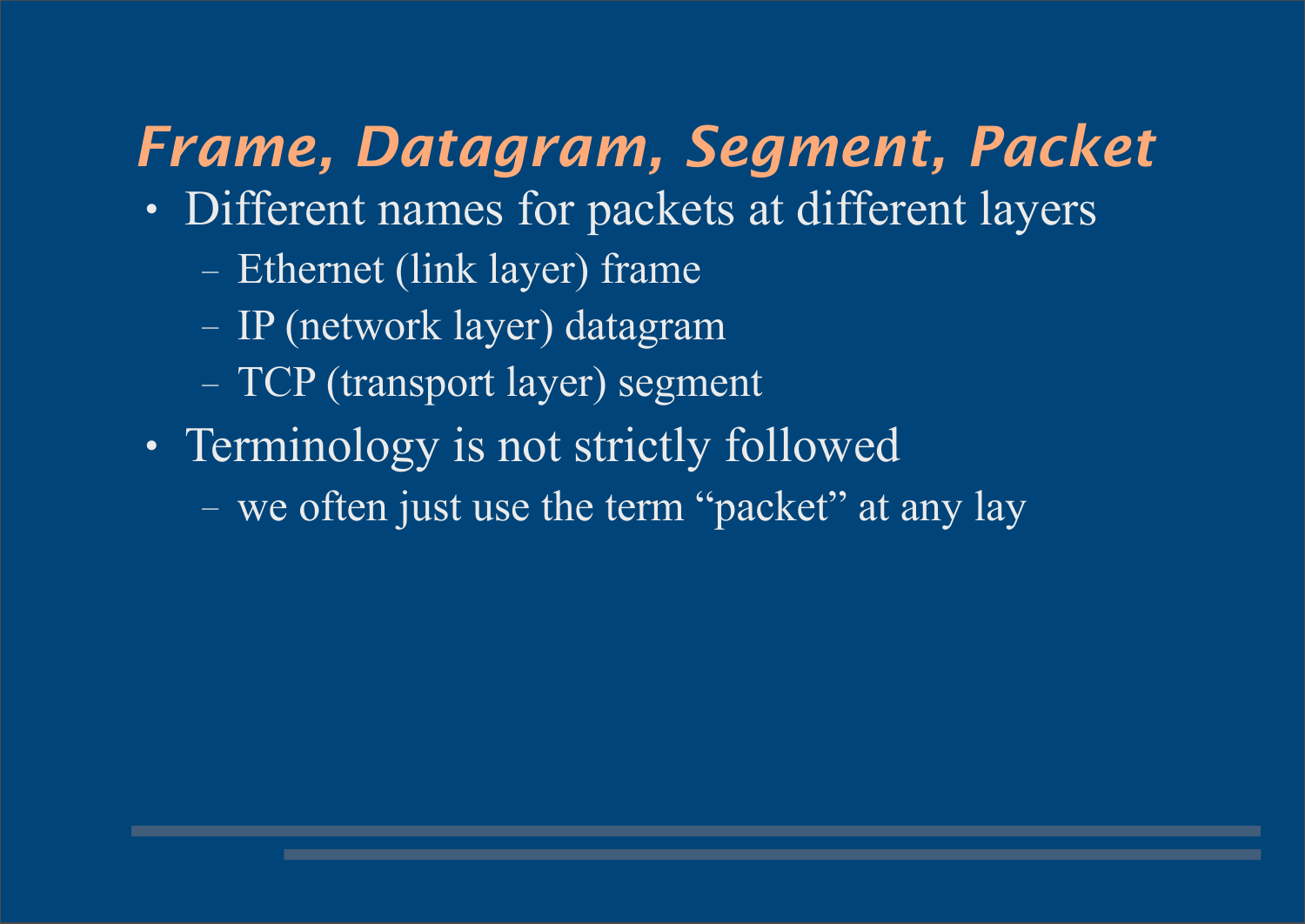# *IP Internet Protocol*

- RFC 791
	- <http://www.faqs.org/rfcs/rfc791.html>
- Connectionless, Best-Effort Protocol
- Supports Fragmentation and Reassembly
- IP Header is Checksummed At Each Hop
- TTL Counter Decremented at Each Routing Hop
- 32-bit Globally Unique Addresses
- Grouped Into Networks: Address & Netmask
- Addresses Allocated By Registrars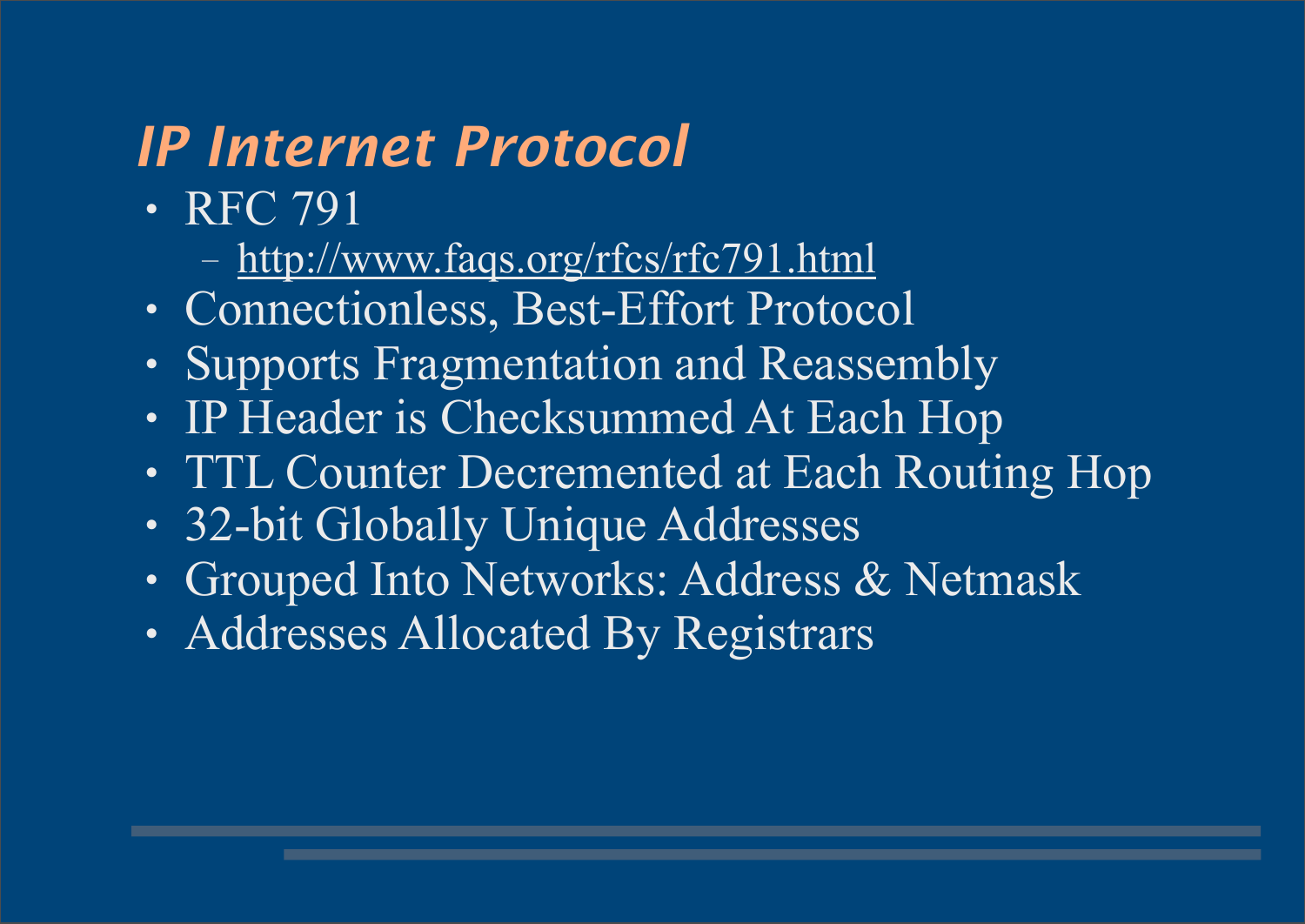### *IP Internet Protocol*

| $\ddot{}$ | Bits 0-3                   | $4 - 7$       | $8 - 15$                                  | $16 - 18$              | $19 - 31$              |  |  |  |  |  |  |
|-----------|----------------------------|---------------|-------------------------------------------|------------------------|------------------------|--|--|--|--|--|--|
| O         | Version                    | Header length | Type of Service<br>(now DiffServ and ECN) | <b>Total Length</b>    |                        |  |  |  |  |  |  |
| 32        |                            |               | Identification                            | Flags                  | <b>Fragment Offset</b> |  |  |  |  |  |  |
| 64        |                            | Time to Live  | Protocol                                  | <b>Header Checksum</b> |                        |  |  |  |  |  |  |
| 96        | Source Address             |               |                                           |                        |                        |  |  |  |  |  |  |
| 128       | <b>Destination Address</b> |               |                                           |                        |                        |  |  |  |  |  |  |
| 160       | Options                    |               |                                           |                        |                        |  |  |  |  |  |  |
| 160       |                            |               |                                           |                        |                        |  |  |  |  |  |  |
| or        | Data                       |               |                                           |                        |                        |  |  |  |  |  |  |
| $192 +$   |                            |               |                                           |                        |                        |  |  |  |  |  |  |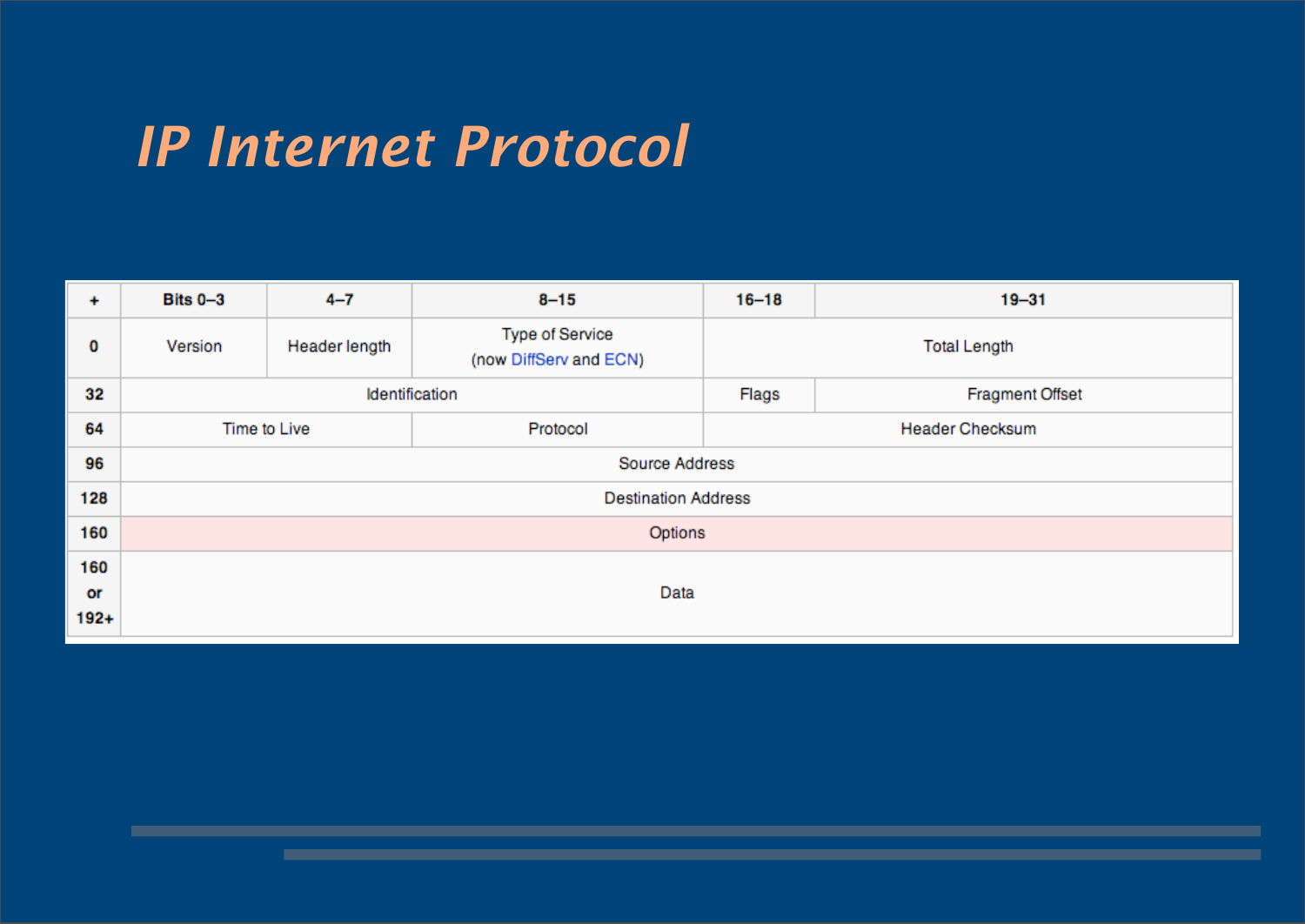### *So what is an IP address anyway?*

• 32 bit number (4 octet number) can be represented in lots of ways:

| 10000101   00011011   10100010   01111101 |  |  |
|-------------------------------------------|--|--|
|-------------------------------------------|--|--|

| $\sim$ $\sim$<br>$\bm{\cup}$ $\bm{\cup}$ | ≂<br>. .<br>$\sim$ $\sim$ $\sim$ | E<br>ду<br>T TH | $\overline{\phantom{a}}$<br>__ |
|------------------------------------------|----------------------------------|-----------------|--------------------------------|
|------------------------------------------|----------------------------------|-----------------|--------------------------------|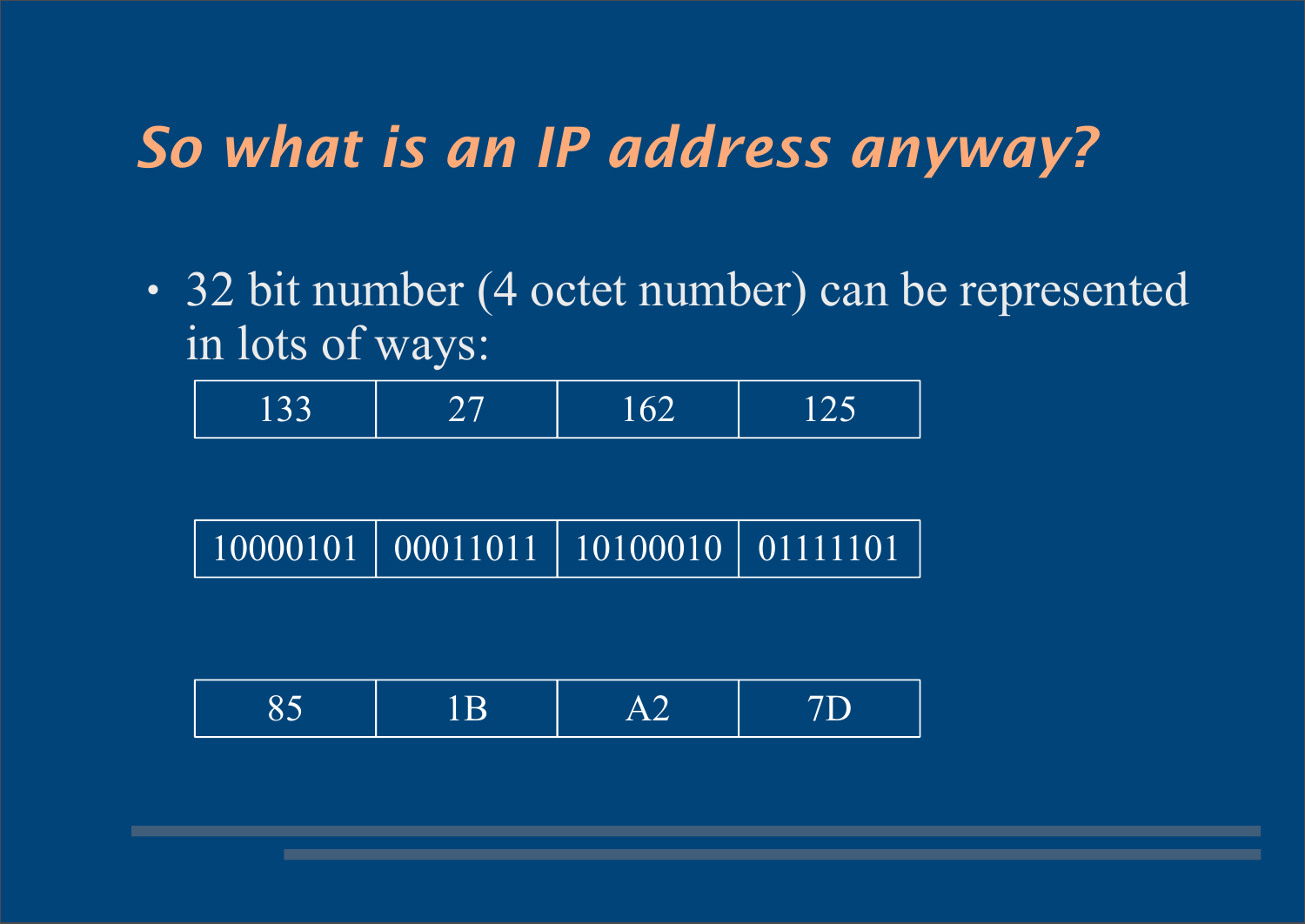# *More to the structure*

- Hierarchical Division in IP Address:
	- Network Part (Prefix)
		- describes which physical network
	- Host Part (Host Address)
		- describes which host on that network

| $1205$ . $154$                       |             |
|--------------------------------------|-------------|
| $(11001101 \t 10011010 \t 00001000)$ | 00000001    |
| - Boundary can be anywhere           | <b>Host</b> |
|                                      |             |

• very often NOT at a multiple of 8 bits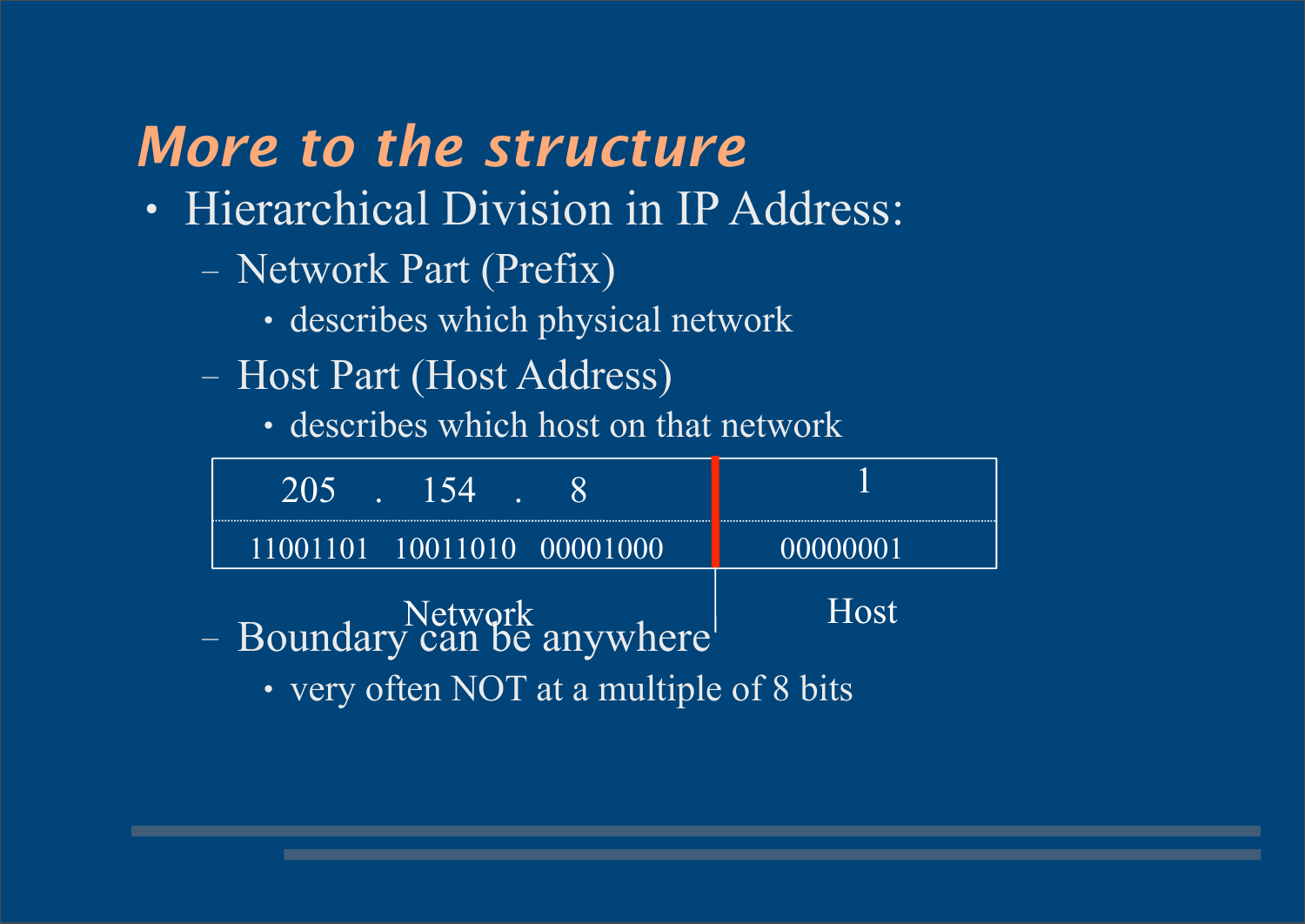# *Network Masks*

- Network Masks help define which bits are used to describe the Network Part and which for hosts
- Different Representations:
	- decimal dot notation: 255.255.224.0
	- binary: 11111111 11111111 11100000 00000000
	- hexadecimal: 0xFFFFE000
	- number of network bits: /19
- Binary AND of 32 bit IP address with 32 bit netmask yields network part of address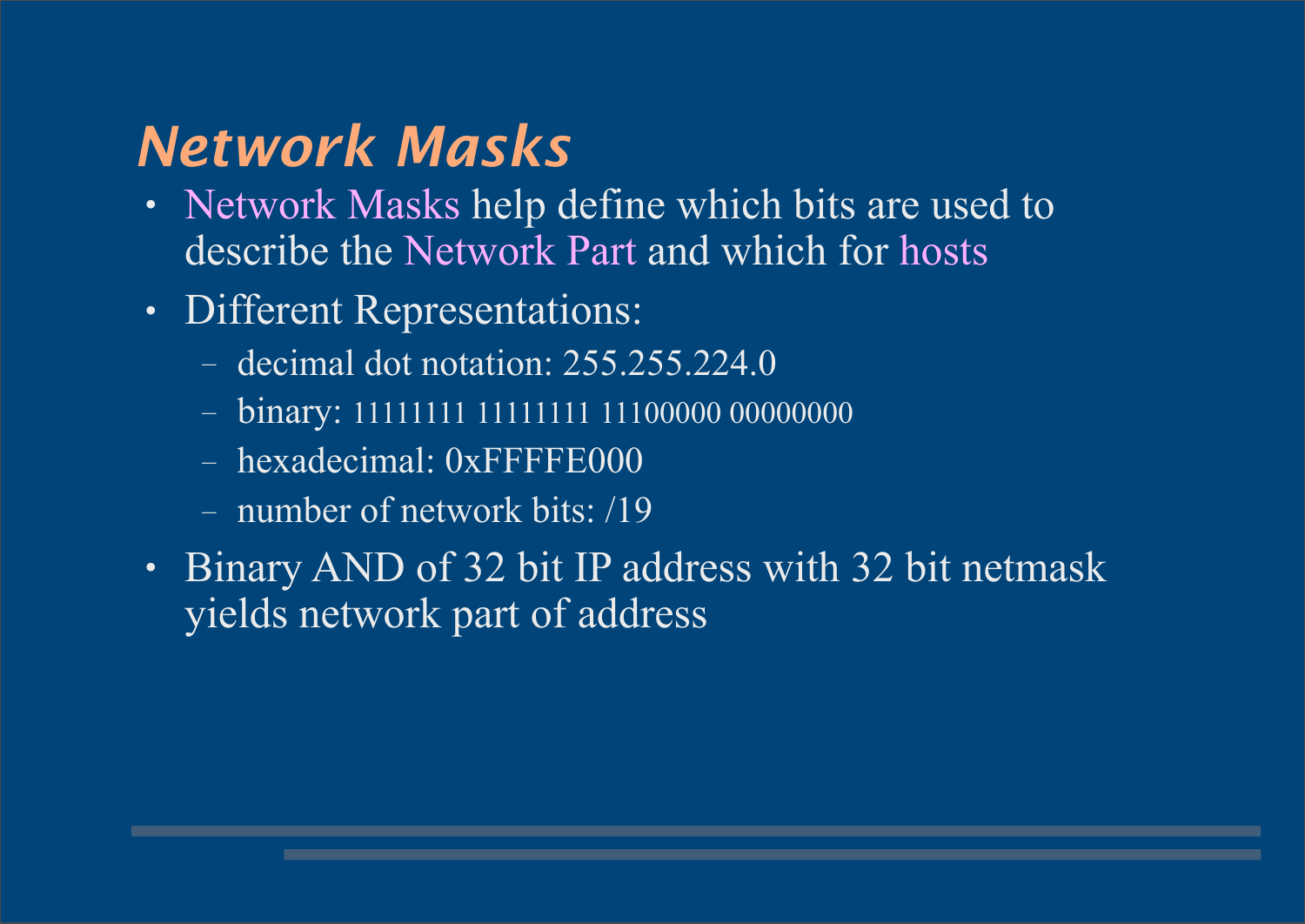### *Sample Netmasks*

137.158.128.0/**17** (netmask **255.255.128.0**) 1000 1001 | 1001 1110 | 1 000 0000 | 0000 0000 **1111 1111 1111 1111 1 000 0000 0000 0000** 

1100 0110 | 1000 0110 | 0000 0000 | 0000 0000 **1111 1111 1111 1111 0000 0000 0000 0000**  198.134.0.0/**16** (netmask **255.255.0.0**)

1100 1101 0010 0101 1100 0001 10 00 0000 **1111 1111 1111 1111 1111 1111 11 00 0000**  205.37.193.128/**26** (netmask **255.255.255.192**)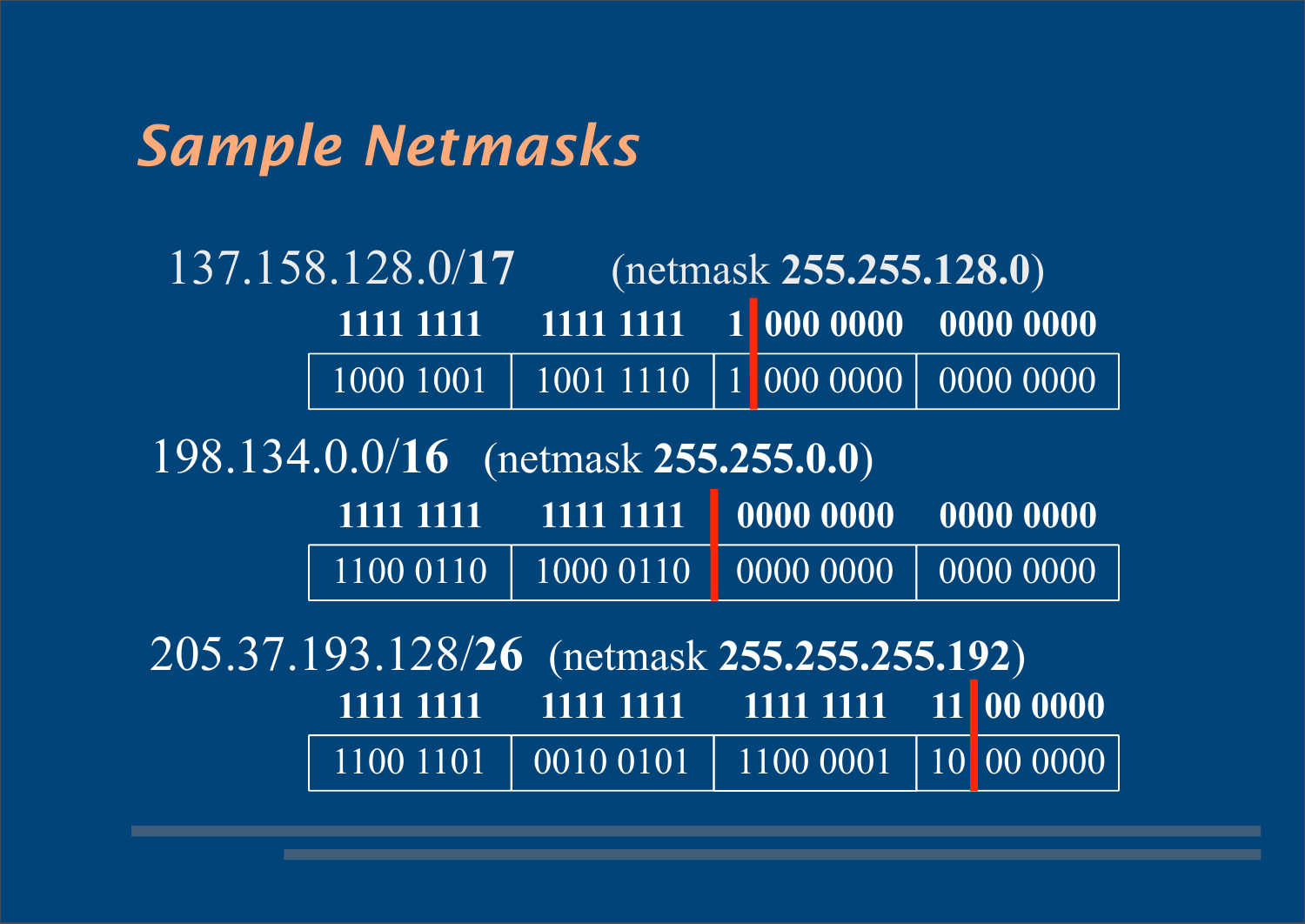### *Special IP Addresses*

- All 0's in host part: Represents Network
	- $-$  e.g. 193.0.0.0/24
	- $-$  e.g. 138.37.128.0/17
- All 1's in host part: Broadcast
	- $-$  e.g. 137.156.255.255 (137.156.0.0/16)
	- $-$  e.g. 134.132.100.255 (134.132.100.0/24)
	- $-$  e.g. 190.0.127.255 (190.0.0.0/17)
- 127.0.0.0/8: Loopback address  $(127.0.0.1)$
- 0.0.0.0: Various special purposes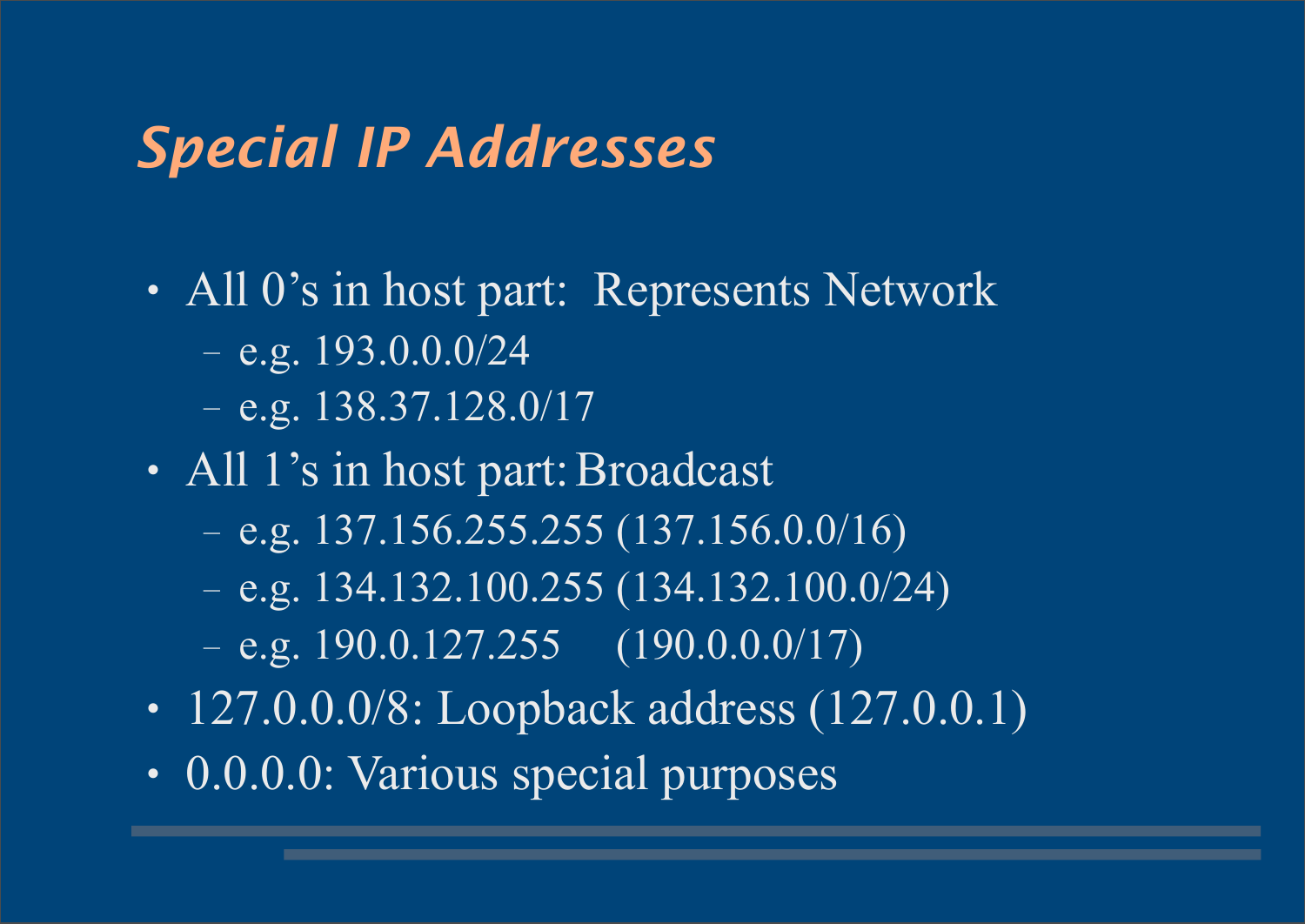# *Allocating IP addresses*

- The subnet mask is used to define size of a network
- E.g a subnet mask of  $255.255.255.0$  or  $/24$  implies 32-24=8 host bits
	- $2^8$  minus 2 = 254 possible hosts
- Similarly a subnet mask of 255.255.255.224 or / 27 implies 32-27=5 hosts bits
	- $2^{\wedge}5$  minus  $2 = 30$  possible hosts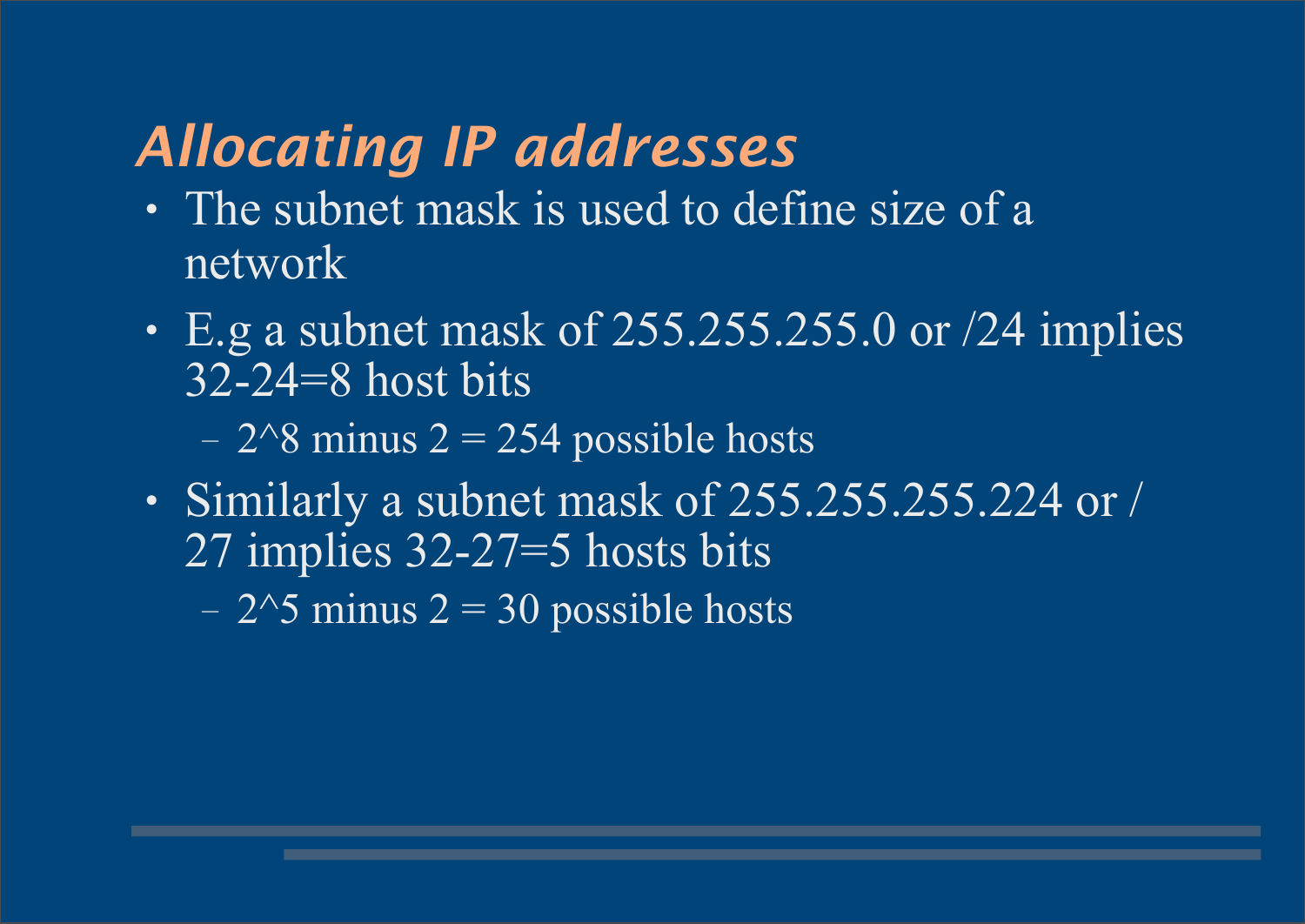### *Private Addresses*

- RFC1918 Addresses
- Private IP address ranges:
	- $-10/8$  (10.0.0.0  $-10.255.255.255$ )
	- $-192.168/16(192.168.0.0 192.168.255.255)$
	- $-172.16/12(172.16.0.0 172.31.255.255)$
- Not Routed To The Global Internet
- Often Used In Firewall and VPN Networks
- NAT Network Address Translation Used to Connect Public Address(es) to A Private Segment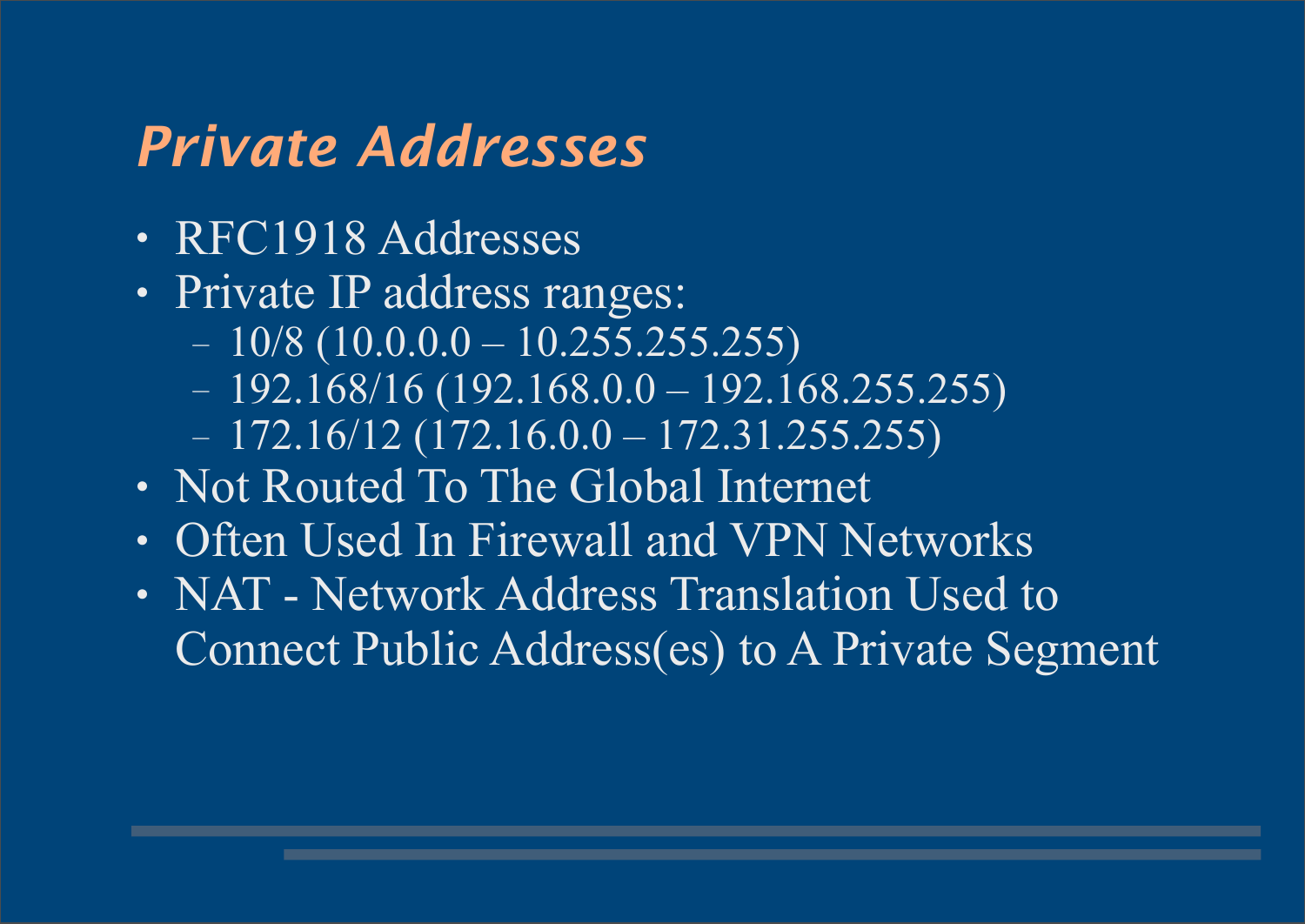### *UDP - User Datagram Protocol*

- Transport Layer Layer 4
- Encapsulated Within IP
- RFC 768
	- <http://www.faqs.org/rfcs768.html>
- Connectionless, Unreliable
- 16-bit Source, 16-bit Destination Ports
- Examples: DNS, TFTP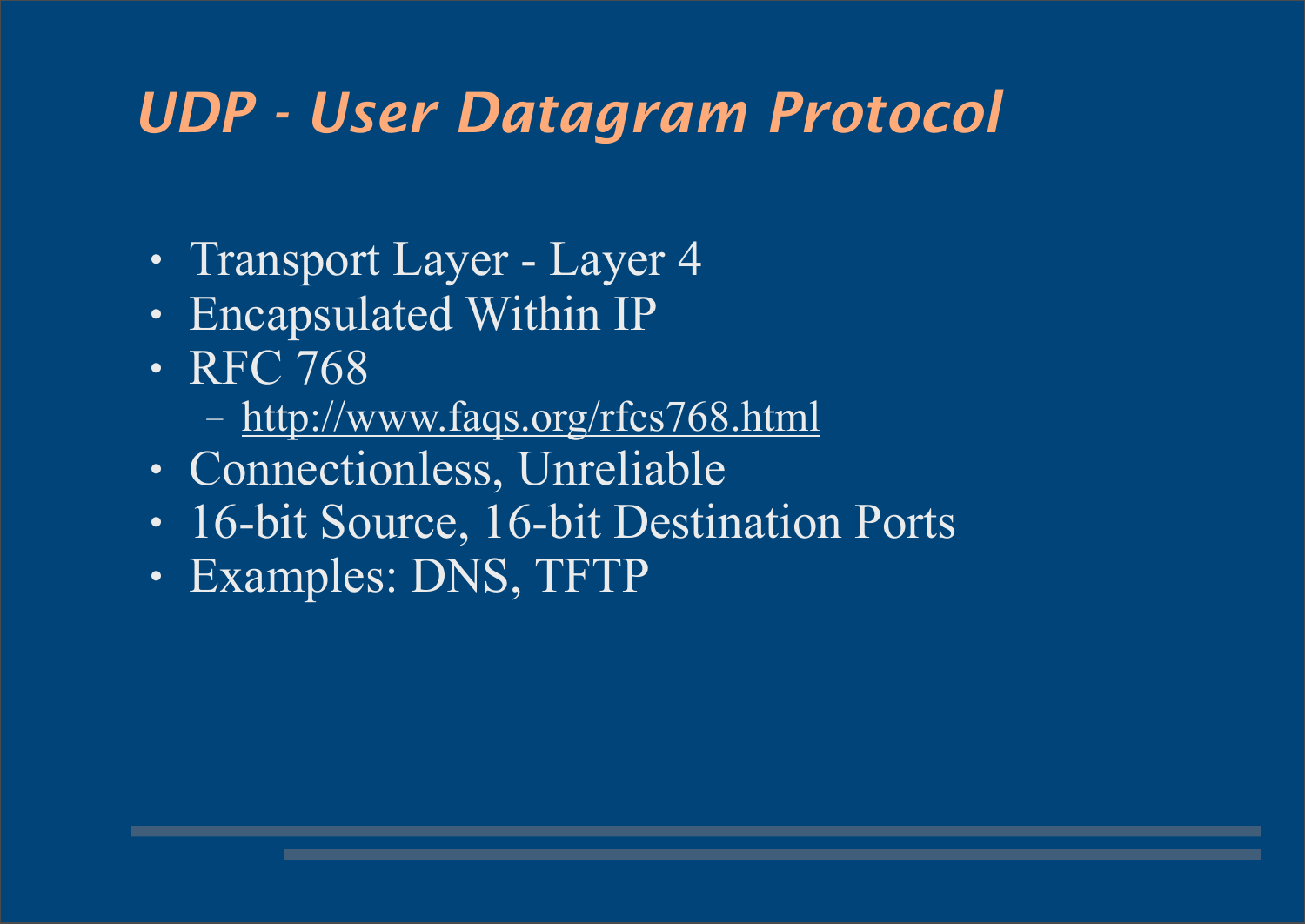## *UDP - User Datagram Protocol*

| ۰  | <b>Bits 0 - 15</b> | $16 - 31$               |  |  |  |
|----|--------------------|-------------------------|--|--|--|
| 0  | Source Port        | <b>Destination Port</b> |  |  |  |
| 32 | Length             | Checksum                |  |  |  |
| 64 | Data               |                         |  |  |  |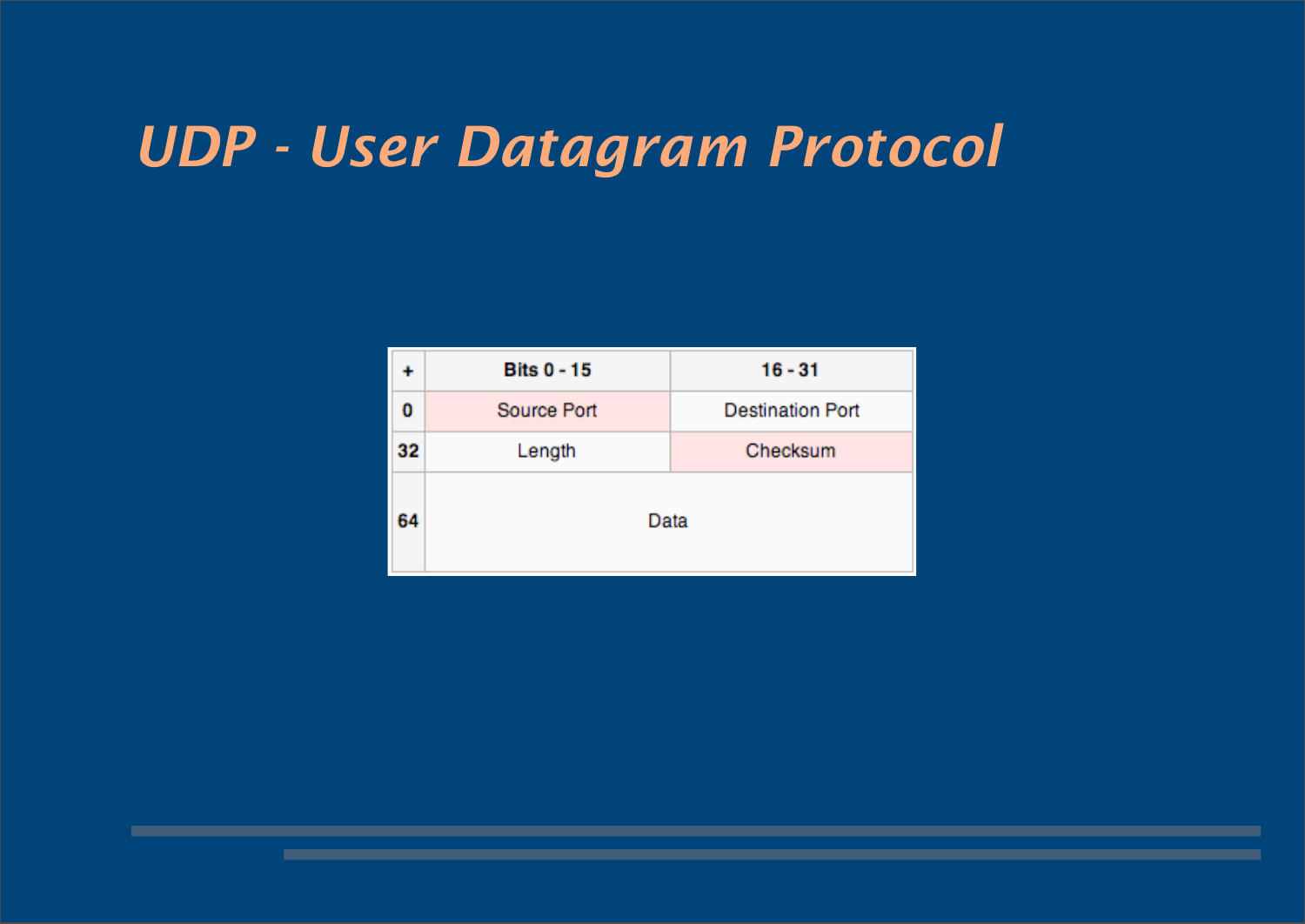# *TCP - Transmission Control Protocol*

- Encapsulated within IP
- Connection Oriented, Reliable Protocol
- RFC793
	- <http://www.faqs.org/rfcs/rfc793.html>
- Ordered by Sequence/Acknowledge Numbers
- Checksum over both the Header and the Data
- A "Well Behaved Protocol
	- Retransmit, Slow Start, Windows, Congestion Avoid
- Examples: HTTP, SMTP, FTP, SSH, TELNET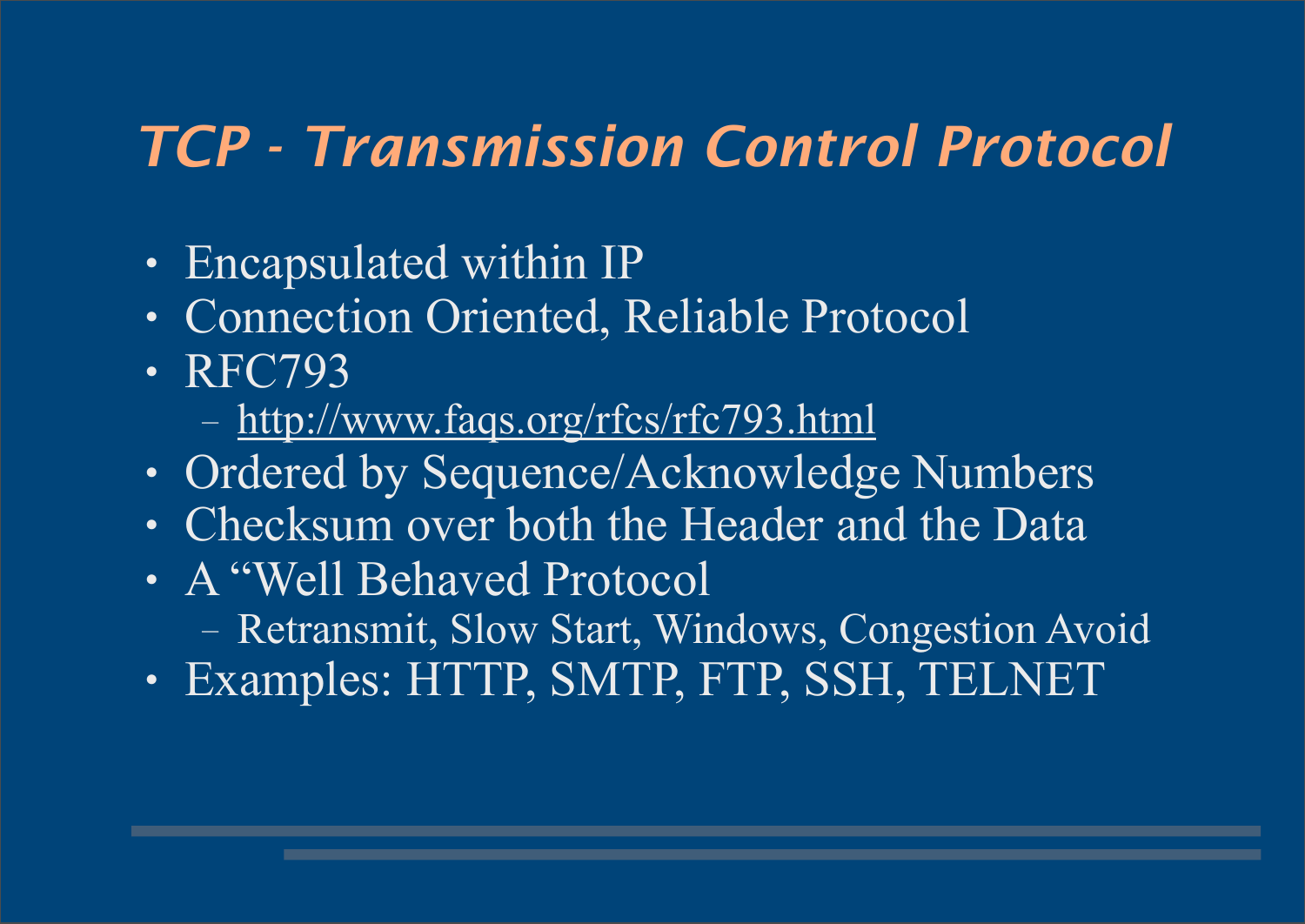# *TCP - Transmission Control Protocol*

| <b>Bit offset</b> | Bits 0-3              | $4 - 7$  | $8 - 15$                        |  |  |  |  |  |  |  | $16 - 31$          |  |  |
|-------------------|-----------------------|----------|---------------------------------|--|--|--|--|--|--|--|--------------------|--|--|
| 0                 | Source port           |          |                                 |  |  |  |  |  |  |  | Destination port   |  |  |
| 32                | Sequence number       |          |                                 |  |  |  |  |  |  |  |                    |  |  |
| 64                | Acknowledgment number |          |                                 |  |  |  |  |  |  |  |                    |  |  |
| 96                | Data offset           | Reserved | CWR ECE URG ACK PSH RST SYN FIN |  |  |  |  |  |  |  | <b>Window Size</b> |  |  |
| 128               | Checksum              |          |                                 |  |  |  |  |  |  |  | Urgent pointer     |  |  |
| 160               | Options (optional)    |          |                                 |  |  |  |  |  |  |  |                    |  |  |
| 160/192+          | Data                  |          |                                 |  |  |  |  |  |  |  |                    |  |  |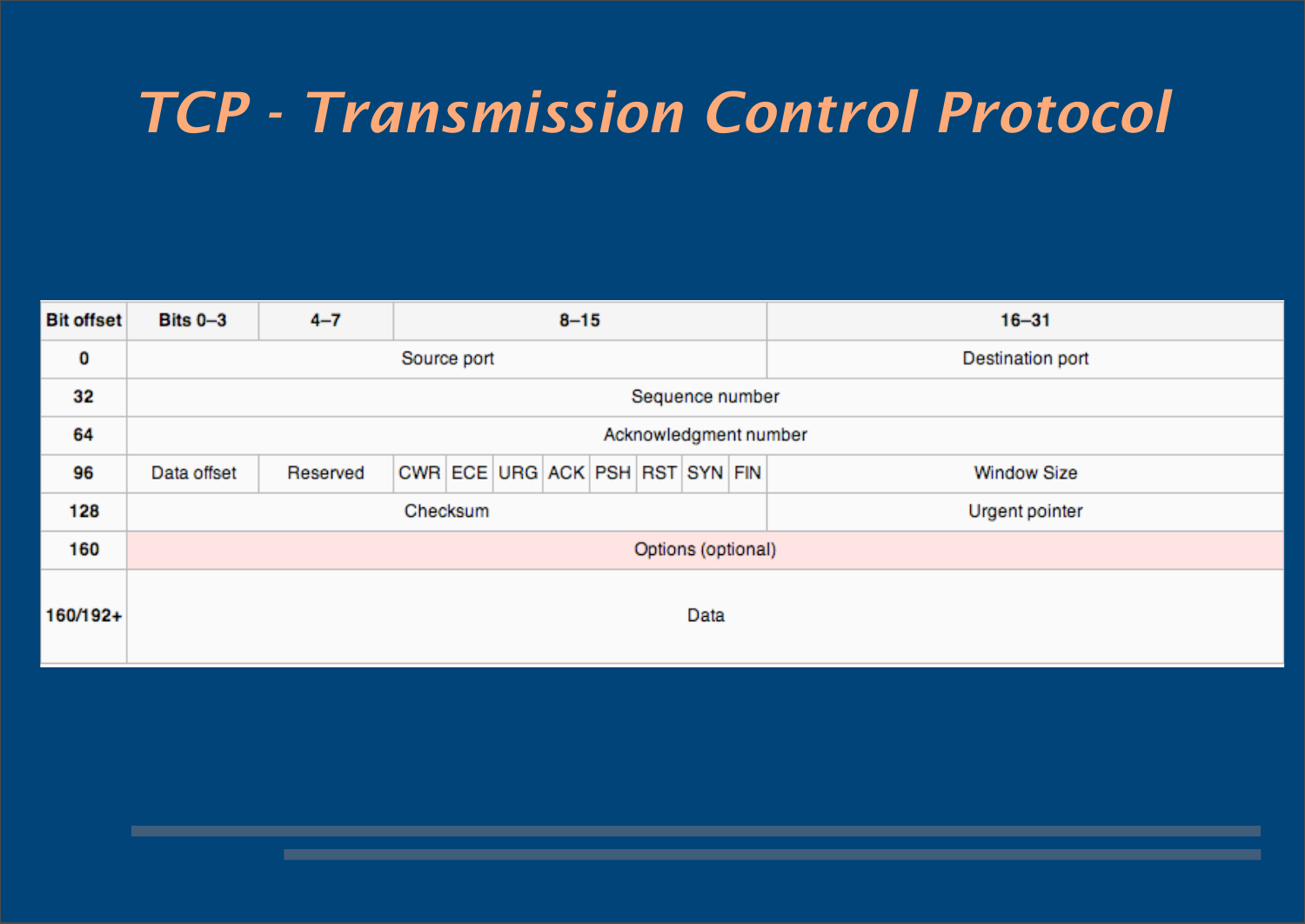# *TCP - Open and Close*

#### • Connection Setup Involves Send/Receive/Send

|     | <b>CLOSED</b>                                          | $\cdot$ CLIENT.                      | <b>SERVER</b>                                                                          | <b>STATE</b><br><b>LISTEN</b>   |
|-----|--------------------------------------------------------|--------------------------------------|----------------------------------------------------------------------------------------|---------------------------------|
|     | <b>SYN-SENT</b>                                        | $\left(-\right)$ (SEQ=100) (CTL=SYN) |                                                                                        | --> SYN-RECEIVED                |
| 2.1 |                                                        |                                      | ESTABLISHED <-- (SEQ=300) (ACK=101) (CTL=SYN, ACK)                                     | $\lt$ -- SYN-RECEIVED           |
| 3.  | ESTABLISHED $\leftarrow$ (SEQ=101) (ACK=301) (CTL=ACK) |                                      |                                                                                        | $\leftarrow$ $\geq$ ESTABLISHED |
|     |                                                        |                                      | ESTABLISHED $\leftarrow$ (SEQ=101) (ACK=301) (CTL=ACK) (DATA) $\leftarrow$ ESTABLISHED |                                 |
|     |                                                        |                                      |                                                                                        |                                 |

• Connection Teardown

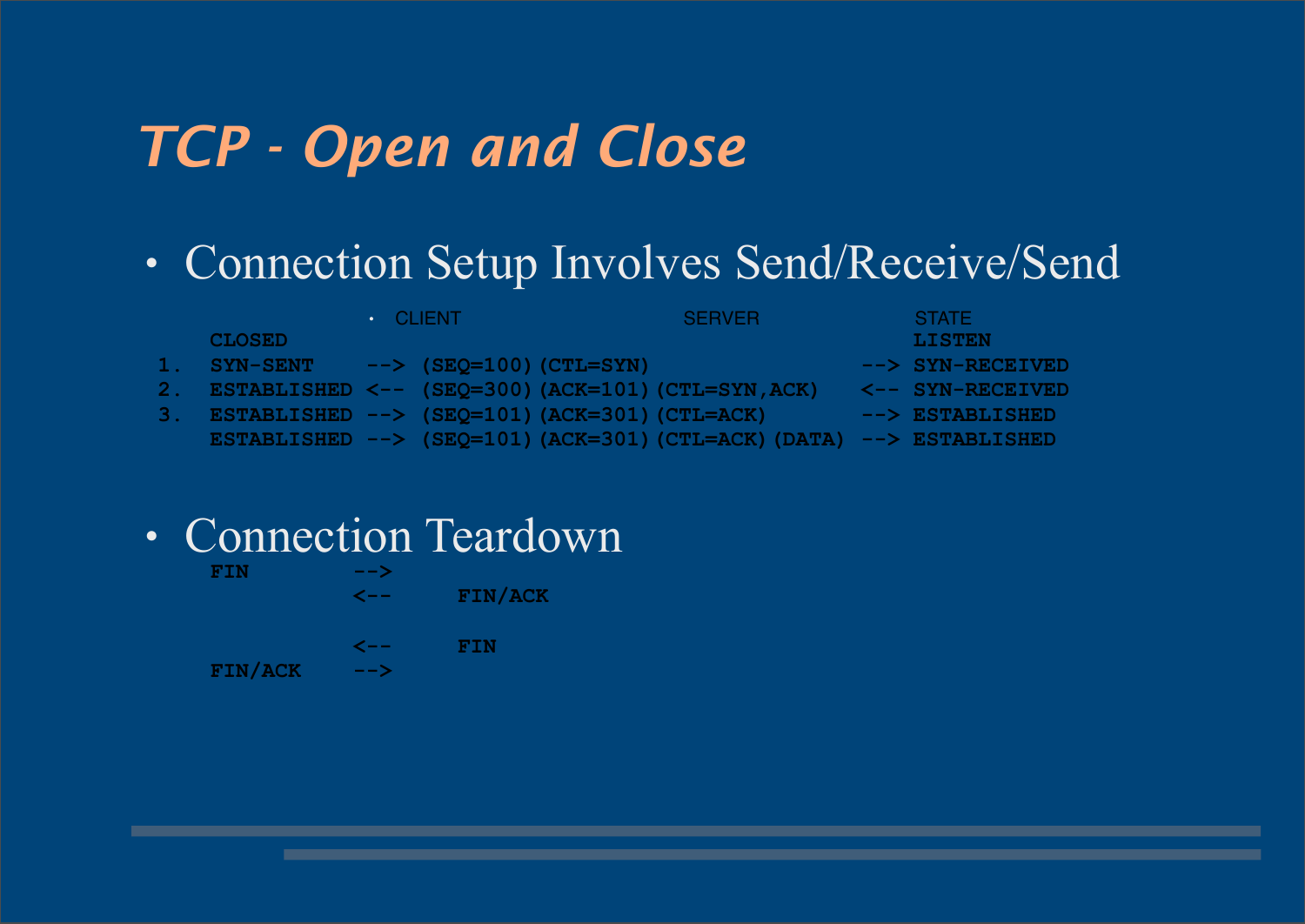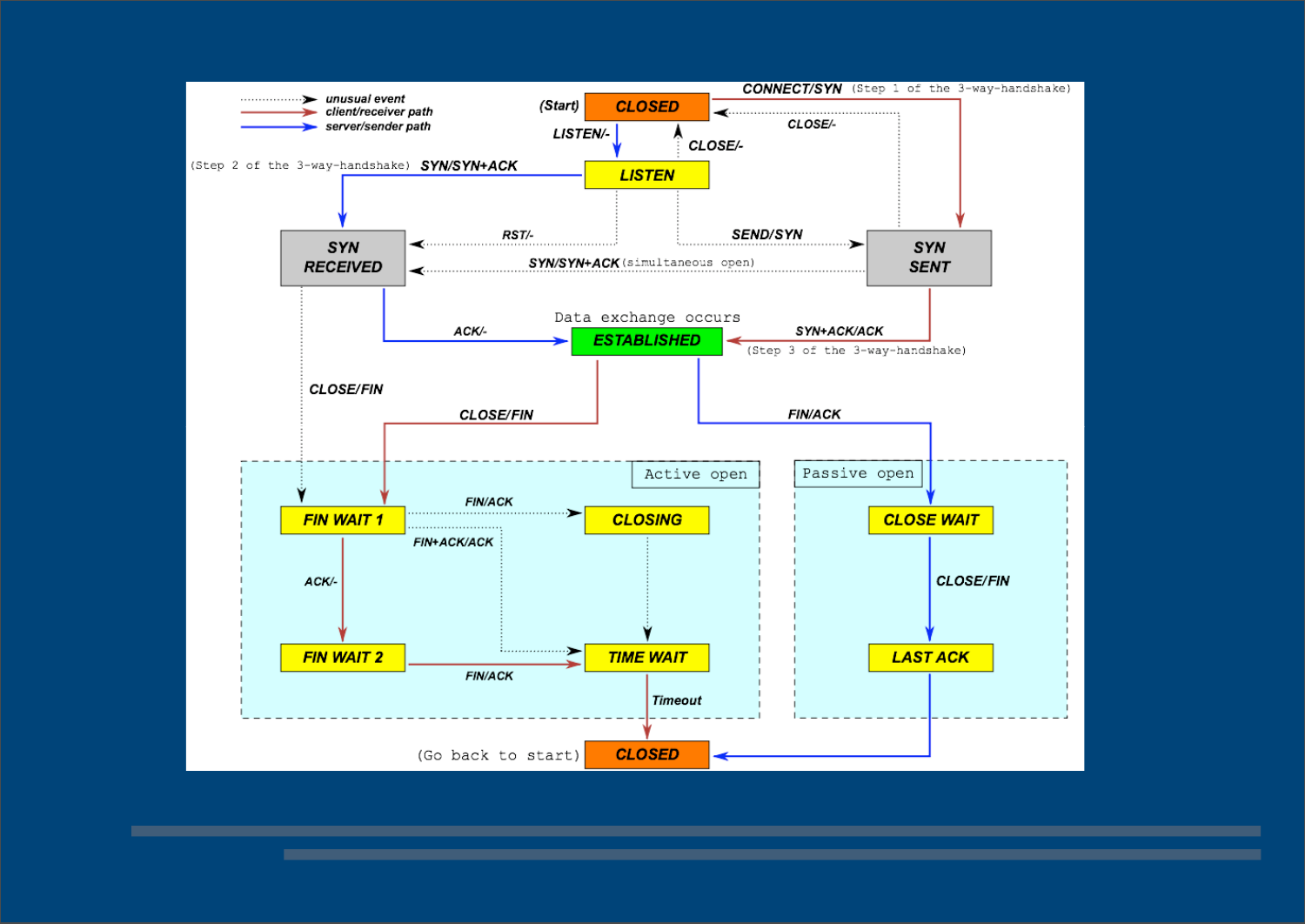# *ICMP - Internet Control Message Protocol*

- Error Message Reporting for IP Networks
- RFC 792
	- <http://www.faqs.org/rfcs/rfc791.html>
- Messages Contain a "Type" and "Code"
- Ping Tool
	- Send Echo Request: Type 8, Code 0
	- Receive Echo Reply: Type 0, Code 0
- Many Other Uses
	- Destination Unreachable / Port Unreachable
	- Fragmentation Needed
	- TTL Exceeded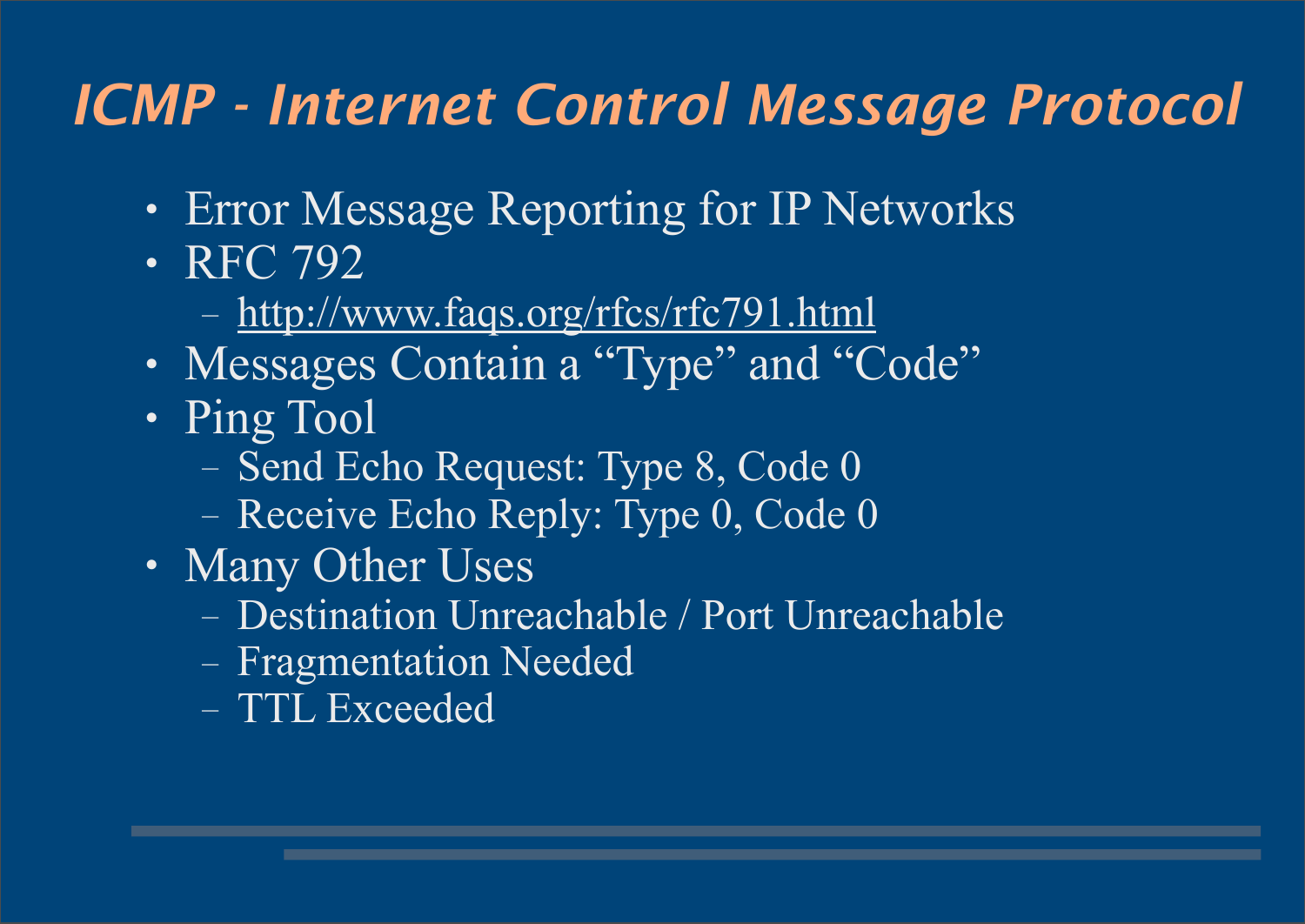# *Ethernet*

- Layer 2, Link Layer
- Most Common Carrier For IP
- IEEE 802.3 Standards
- 48-bit Addresses (6 Bytes)
- "Unique" Addresses, 1st 3 Bytes is the Vendor OUI: Organizationally Unique Identifier
- CSMACD, Carrier Sense Multiple Access Collision Detect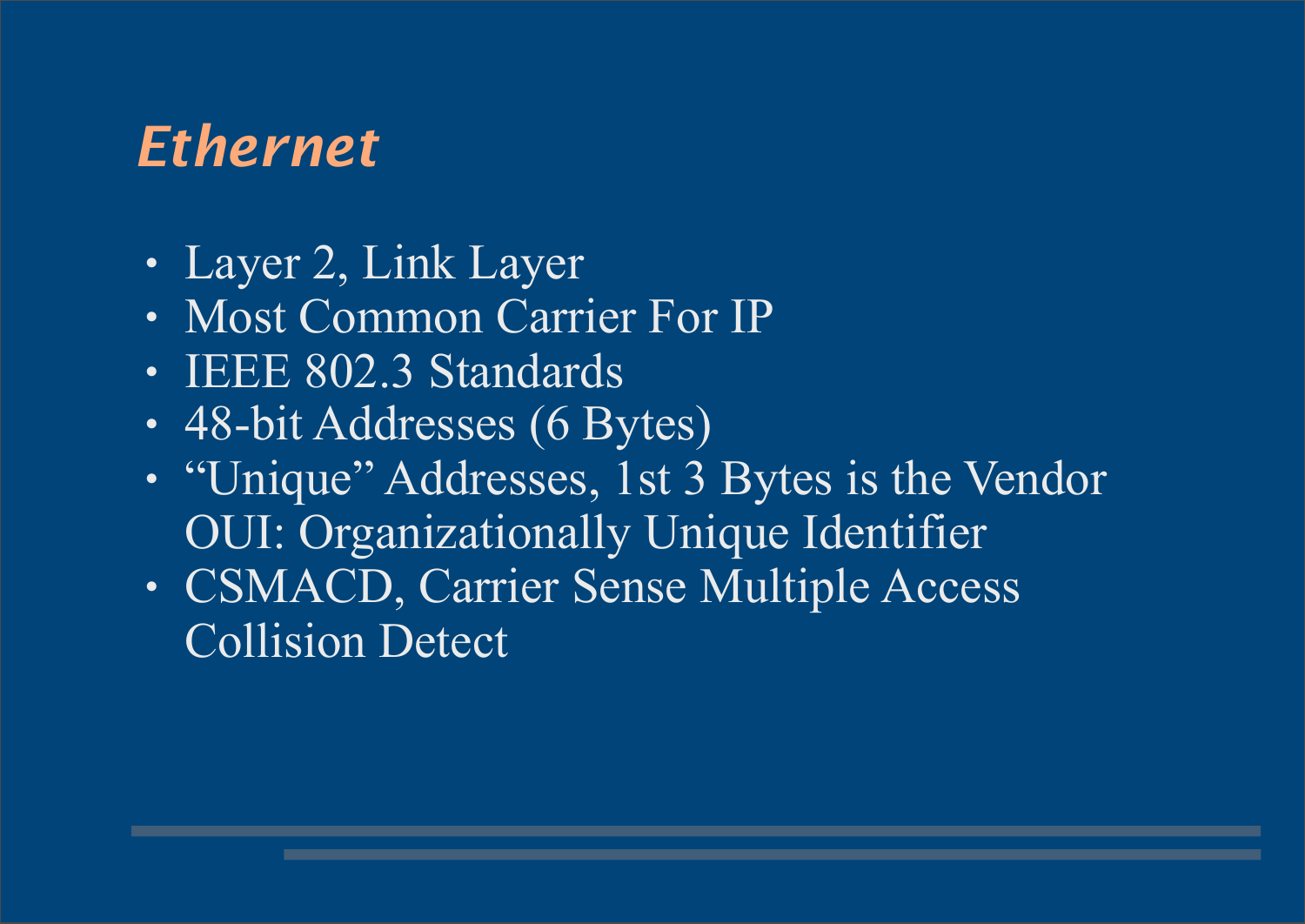# *Ethernet*



- 1500 Byte Data Payload (MaxTransmissionUnit)
- $6+6+2+4 = 1518$  Byte Frame
- IEEE 802.1q VLANS =  $1522$  Byte Frame
- Broadcast Address FF:FF:FF:FF:FF:FF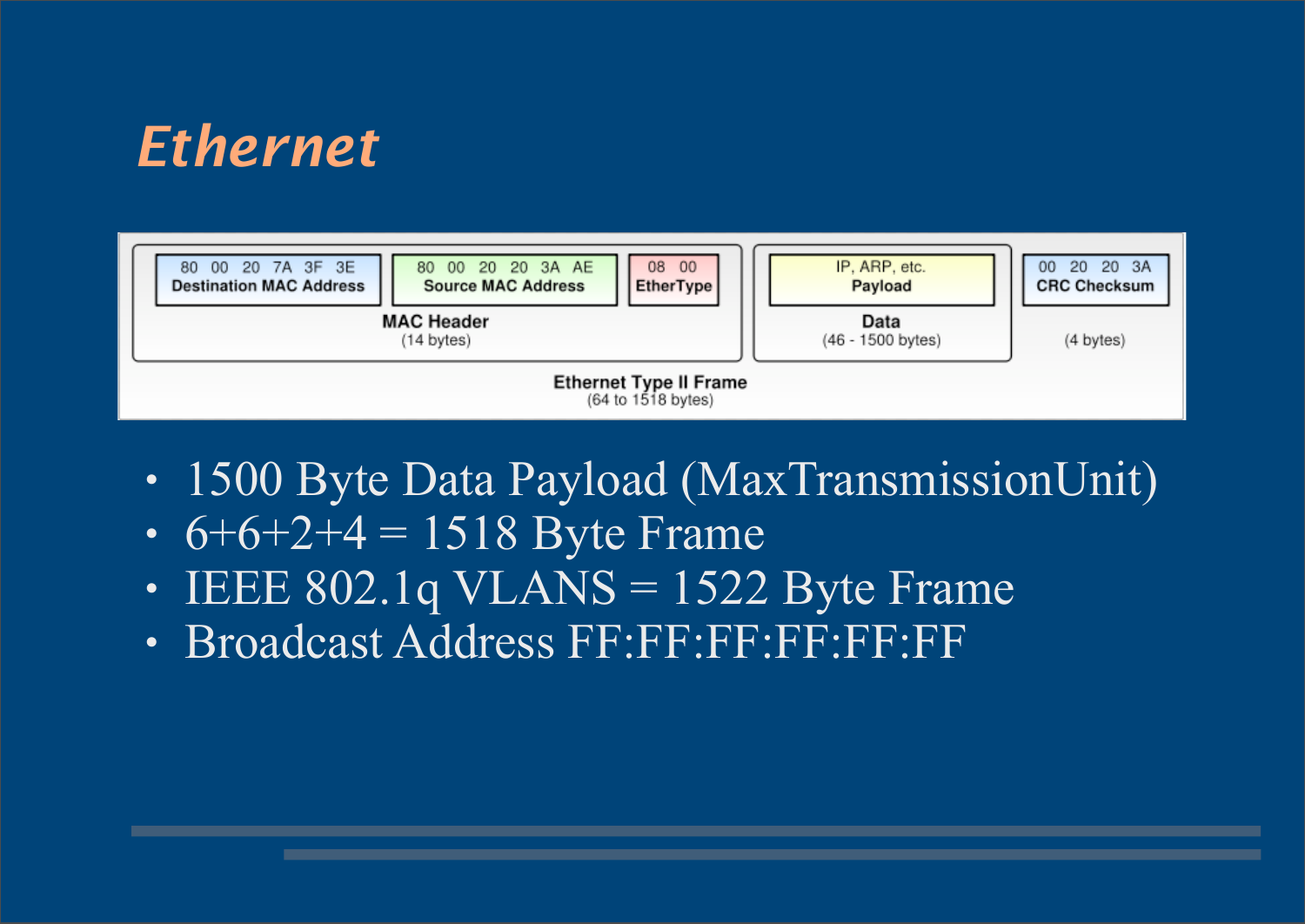### *ARP - Address Resolution Protocol*

- Connects Layer 2 (Ethernet) to Layer 3 (IP)
- Simple Request/Reply Protocol
- Initial Request is Broadcast to F3593593333333
- Packet contains Source IP and MAC
- Reply contains Reply IP and MAC
- Clients maintain a local ARP Cache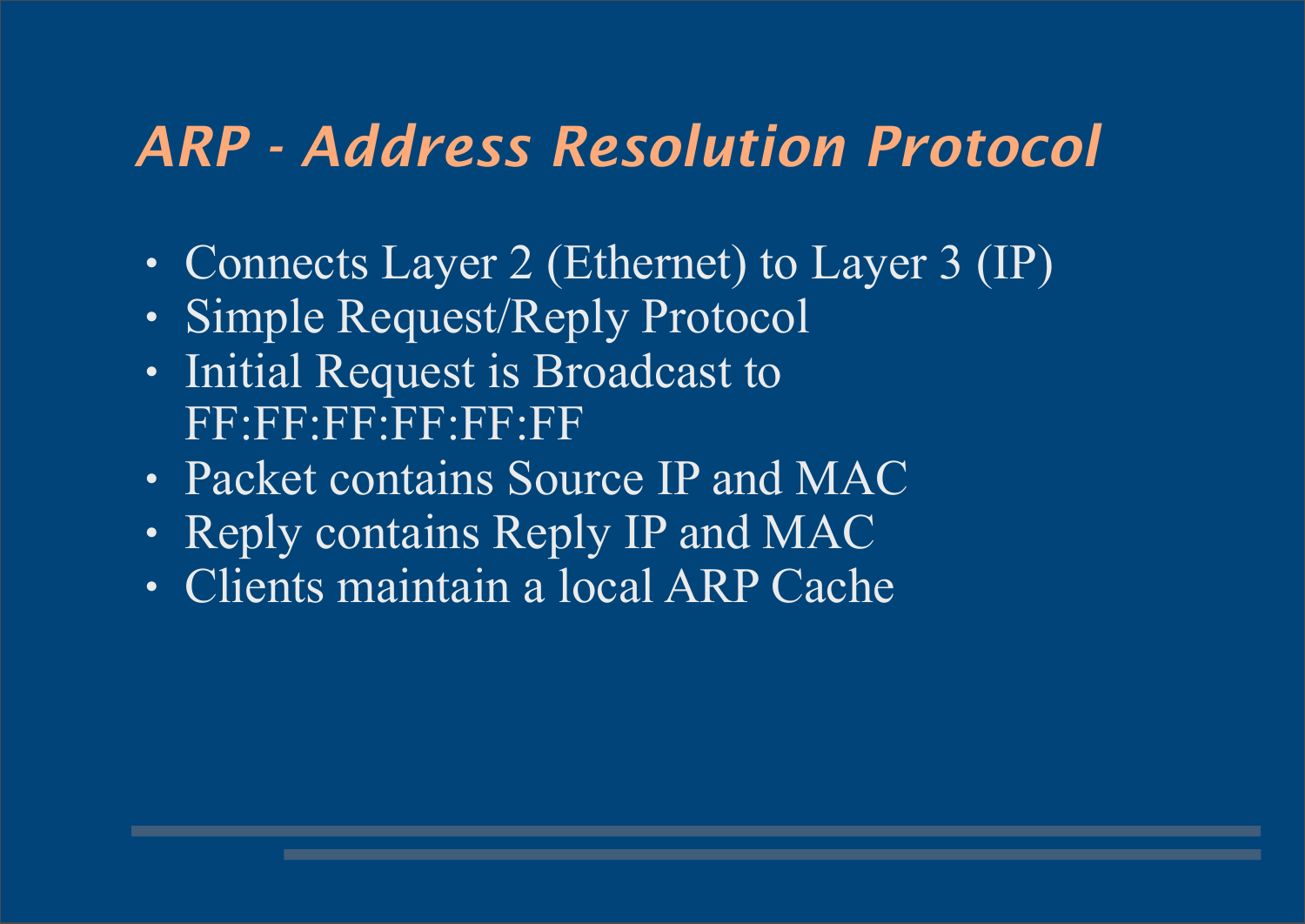### *ARP - Address Resolution Protocol*

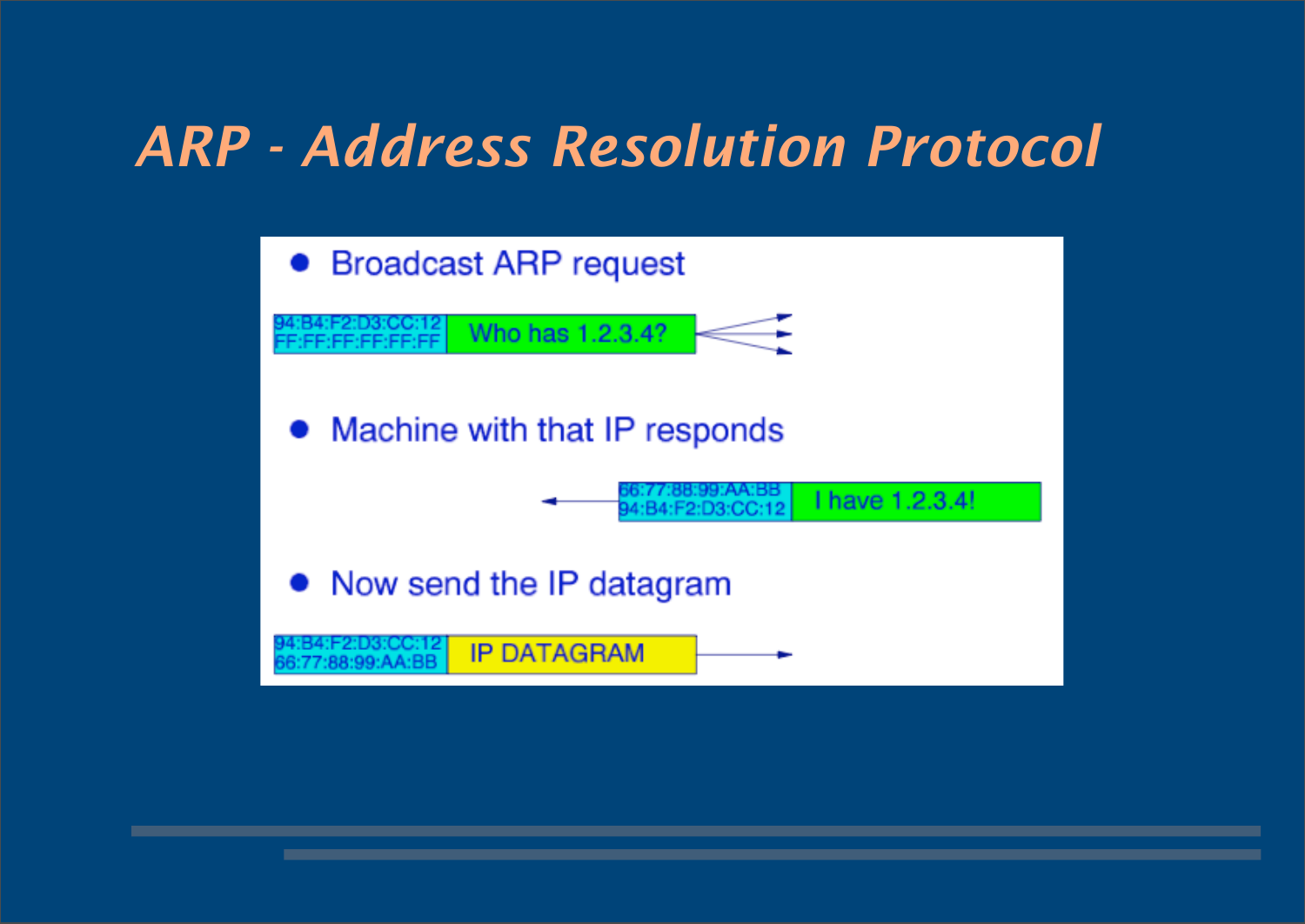#### *ARP - Issues*

- Gratuitous ARP
	- Clients may broadcast "I AM HERE!" at Any Time
	- Other Clients may choose to Update ARP Cache
- Forged ARP
	- MAC addresses can be Forged "ARP Spoofing"
	- ARP messages can be Forged "ARP Poisoning"
- Clients can configure Static ARP Entries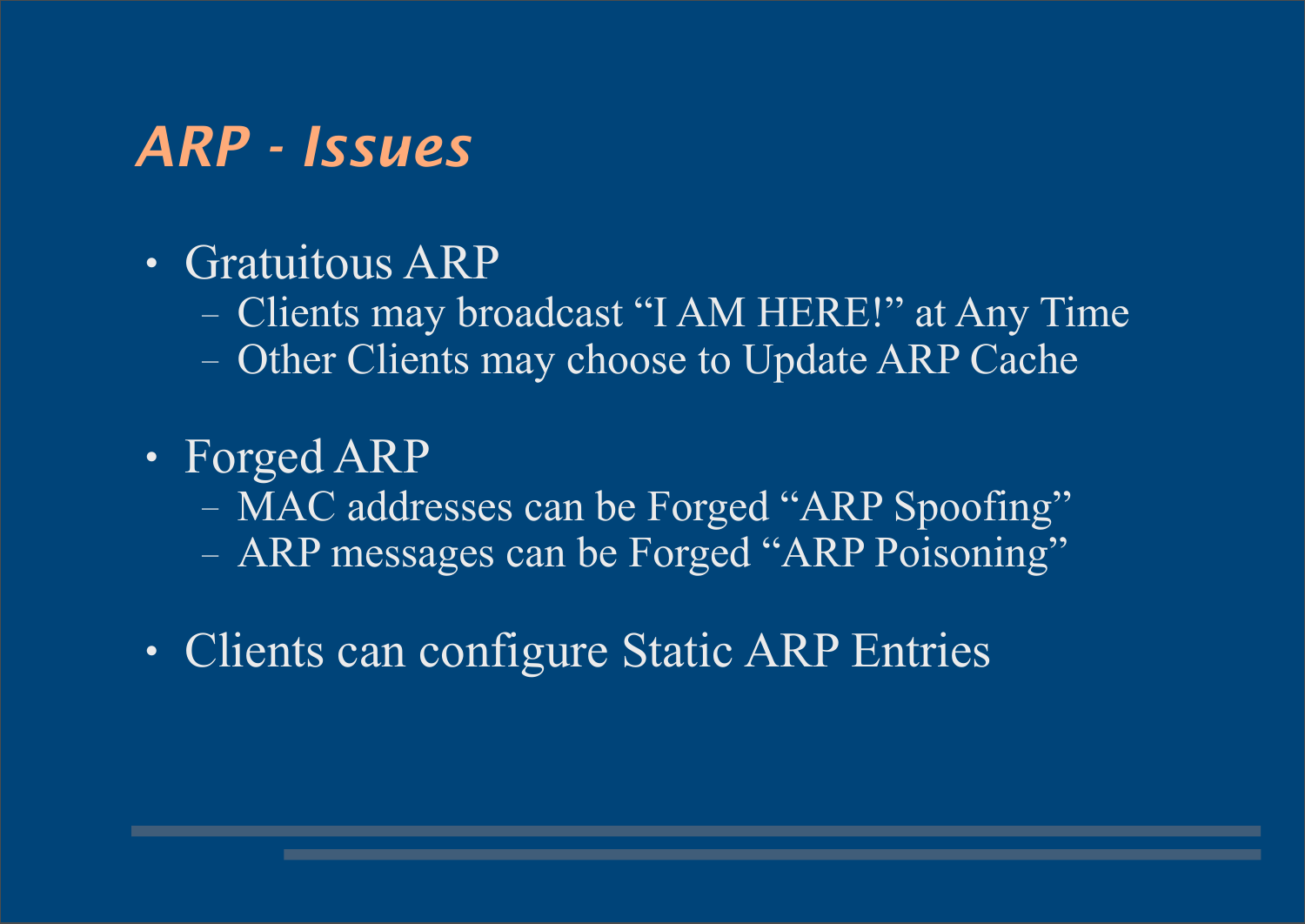# *Communication Steps*

- Sequence of Events in Most Communication Involves Many Steps
	- Interface Configuration: IP, Netmask, Broadcast
	- DNS Resolver Configuration
	- DNS Server Response
	- Default Route
	- ARP Request or ARP Cache Lookup
	- Application Server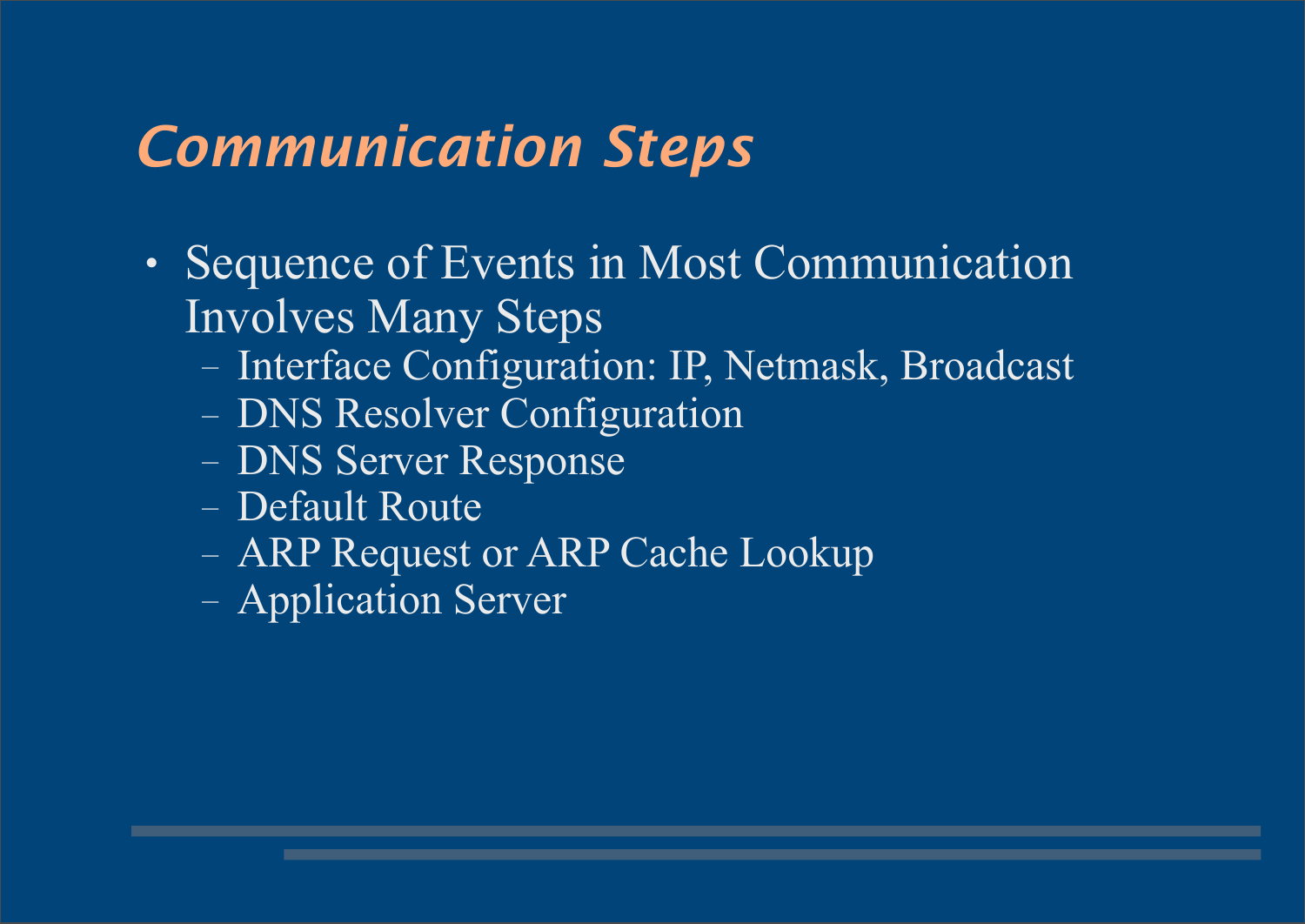# *Communication Steps*

- Example: Web to [http://www.ubuntu.org/](http://www.ubuntu.org)
	- lookup hostname [www.ubuntu.org](http://www.ubuntu.org)
	- lookup address of nameserver
	- arp for nameserver or default route
	- arp for default router
	- send DNS request
	- wait for DNS reply
	- arp for [www.ubuntu.org](http://www.ubuntu.org) IP or default route
	- TCP 3-way Handshake with [www.ubuntu.org](http://www.ubuntu.org)